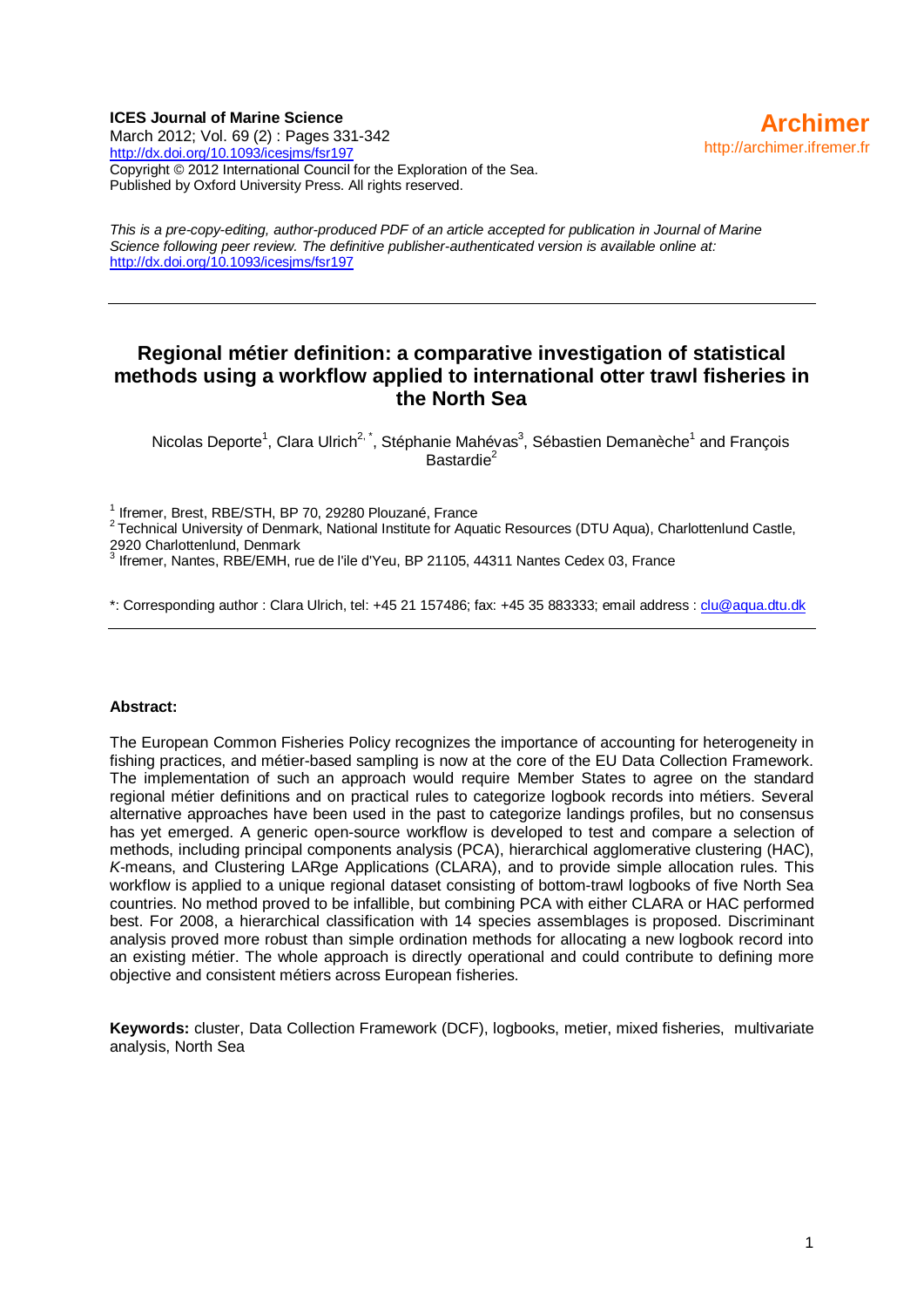# **1. Introduction**

The European Common Fisheries Policy (CFP) calls for the implementation of an ecosystem-based approach to fisheries management, with increasing focus on limiting the impact of fisheries' impact on the environment. As part of the process, the CFP recognizes the importance of accounting for heterogeneity in fishing practices, and the 2011 Proposal for the Reform of the CFP shows an obvious will to move away from single-stock and toward fleet-based management (EC, 2011). Some steps have already been taken in this direction over the last decade through e.g. differential effort reductions based on gear and mesh size categories, and the development of mixed-fisheries scientific advice (ICES, 2010). Analysing catch and effort by fishing activity allows more accurate estimates of partial fishing mortality induced by the various fleets. To make this approach operational, the first step is the definition of fishing activities. This topic is not new, and since the seminal work of Laurec *et al.* (1991), classifying fishing activities has been much investigated by the scientific community (see references below). The definition of homogeneous groups of fishing operations and/or fishing vessels is intended to characterize the overall fishing activity into a few, easy-to-manage categories. However, in spite of many years of scientific studies, no single and fully unified approach has yet emerged. Various criteria and scales can be used, which lead to different perceptions of the same reality (Ulrich *et al.*, 2009). Nonetheless, the establishment of the European Data Collection Framework (DCF; EC, 2008) has been an important step forward, not least because it has led to agreement on the basic concepts and terminology. The DCF has adopted the definition that we follow here: A *métier* is a group of fishing operations targeting a specific assemblage of species, using a specific gear, during a precise period of the year and/or within the specific area.

The DCF defines métiers according to a hierarchical structure using six nested levels: Level 1- Activity (fishing/non fishing), Level 2- Gear class (e.g. trawls, dredges), Level 3- Gear group (e.g. bottom trawls, pelagic trawls), Level 4- Gear type (e.g. Bottom otter trawl, Bottom pair trawl), Level 5- Target assemblage based on main species type (e.g. Demersal fish vs. Crustaceans or Cephalopods), Level 6- Mesh size and other selective devices. For convenience, we also define here a further disaggregation level distinguishing targets at the true species level (e.g. cod, haddock) as Level 7, as distinct from the DCF Level 5 which deals only with species type. This level 7 is expected to describe more accurately the actual landings profile. It must be noted that our use of the level 7 concept here may differ slightly from current usage at the national level in some cases.

To make these definitions operational Europe-wide, it is important that all coastal EU Member States agree at the regional scale on i) métier definitions at Levels 7 and 5 and ii) practical rules to allocate their own activities to métiers. Logbook data are the main source of information on the fishing activities. They detail for each trip of each vessel the amount of the main species caught and kept on board per catch day, location and type of gear used. Categorizing logbook data into Levels 1-4 (and to a lesser extent Level 6, depending of the accuracy of mesh size reporting) is straightforward because the required information is directly available in the logbooks. Categorization into Levels 5 and 7, however, is more difficult because in the EU fishers do not have to declare which species they are actually targeting when fishing. Therefore the matching métier has to be inferred.

ICES (2003) provided general concepts and ideas to define these métiers, but did not provide quantitative guidelines. Neither did the experts groups (EC, 2005; 2006) that led to the DCF. However, a number of analyses have been conducted at the national scale, and many approaches have been used. The earliest and simplest approach consists in selecting the fishing trips where a certain catch-proportion of selected key species is exceeded (e.g. Biseau, 1998, Ulrich *et al.*, 2001). This approach is based largely on trialand-error, and often requires a qualitative, *a priori*, knowledge of the fisheries. Another approach consists of conducting multivariate analyses on the species composition in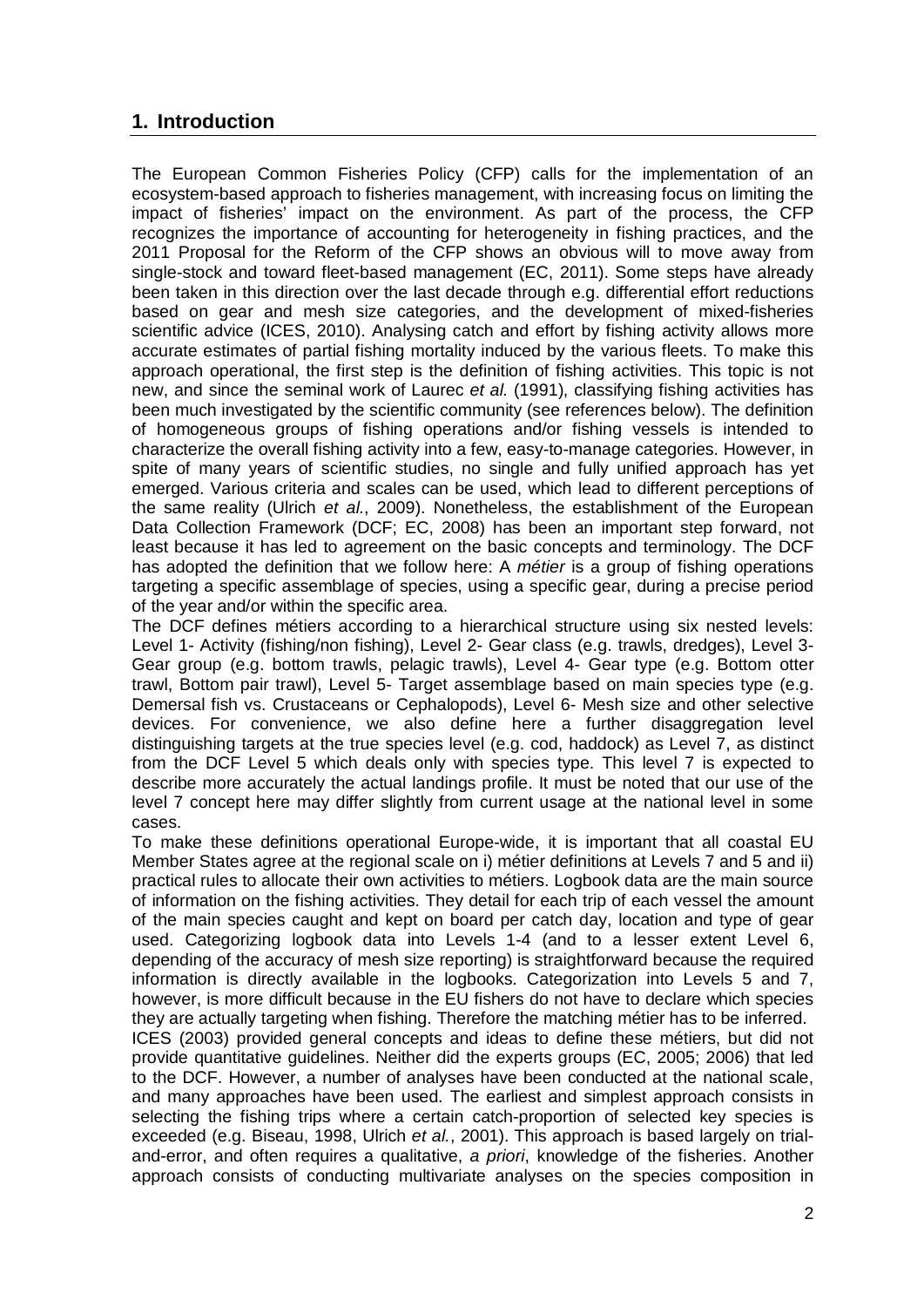catch data by trip or fishing operation (referred to as catch or landings profiles), then grouping similar profiles into métiers. This grouping can be performed by direct visual inspection (Biseau and Gondeaux, 1988; Laurec *et al.*, 1991) or statistically through cluster analysis. Within this approach, several statistical methods, settings and software have been used, and many local applications have been published in the literature, also in response to the requirements of DCF implementation. Rogers and Pikitch (1992) used two opposite types of hierarchical clustering techniques and Detrended Correspondence Analysis to define groundfish assemblages in Oregon and Washington waters. Lewy and Vinther (1994) used a Hierarchical Agglomerative Cluster analysis (HAC) when identifying Danish North Sea trawl fisheries, and a similar approach was later used by Holley and Marchal (2004) and Marchal (2008) on French fisheries; by Tzanatos *et al.* (2005) in Greece and by Jímenez *et al.* (2004) in Spain. He *et al.* (1997), Silva *et al.* (2002) and Bastardie *et al.* (2010) used K-means clustering approaches for fisheries in Hawaii, Spain and Denmark respectively. Pelletier and Ferraris (2000) combined Principal Component Analysis (PCA) and HAC to identify métiers of both an artisanal Senegalese fishery and French Celtic Sea fisheries, a sequence of methods which has been much used in subsequent studies (e.g. Ulrich and Andersen, 2004; Tzanatos *et al.*, 2006, Campos *et al.*, 2007; Katsanevakis *et al.*, 2010). Finally, non-hierarchical clustering methods were used for classifying métiers in the Iberian peninsula, with Partition Around Medoids (PAM) used for Portuguese purse seine fisheries (Duarte *et al.*, 2009) and its variant, Clustering LARge Applications (CLARA), used for Spanish otter trawl fisheries (Punzón *et al.*, 2010, Castro *et al.*, 2010, 2011).

Reviewing these numerous studies raises a number of questions. First, although mostly statistical, clustering has generally included an element of subjective choice, and the robustness of the results to these choices is unknown. Second, while the DCF aims at unifying métier definitions at the regional scale (i.e. across nations operating in the same region), all analyses described above were performed at national level involving limited datasets. The requirement for regional métiers is likely to provide different results by combining different fishing strategies across different member states, and may potentially also raise computational challenges due to larger datasets. Finally, all studies were performed on historical data aggregated over given periods of time (generally per year) but did not usually address the requirement to assign future logbook records to a métier as would be useful for real-time monitoring of fisheries.

To address these issues we have developed an operational framework that will allow i) the analysis of the sensitivity of métier definition (at Level 7) to the classification method; ii) linking the métier obtained at Level 7 to the target assemblage at Level 5; and iii) categorizing any new logbook records into the most relevant métier class. We stress that in the present work, we focus solely on Level 7 as a way to enhance and operationalize Level 5, and thus disregard Level 6. While DCF Levels 1-5 were defined at the whole European level and meant to be generically available, Level 6 was defined regionally and is not available in all regions. Therefore the methods described below deal only with analysis of landings profiles but not with their linkages with mesh size, as was attempted by e.g. Pelletier and Ferraris (2000), Ulrich and Andersen (2004) and Marchal (2008).

The application of the whole procedure is illustrated with the example of the international bottom otter trawl (OTB) fishery using combined logbook data from the main countries (Denmark, England, France, Scotland and the Netherlands) fishing in the North Sea region, i.e. ICES Subarea IV (North Sea), Division IIIaN (Skagerrak) and Division VIId (Eastern Channel). According to ICES (2010), the bottom trawling component of these nations together account for around half of the total landings of the main assessed species (cod, haddock, whiting, saithe, sole, plaice and *Nephrops*) in the North Sea. This study represents the first attempt to merge national logbook data into a regional dataset, hence in addition to its generic statistical scope, it also represents a major insight in to the nature of North Sea demersal trawl fisheries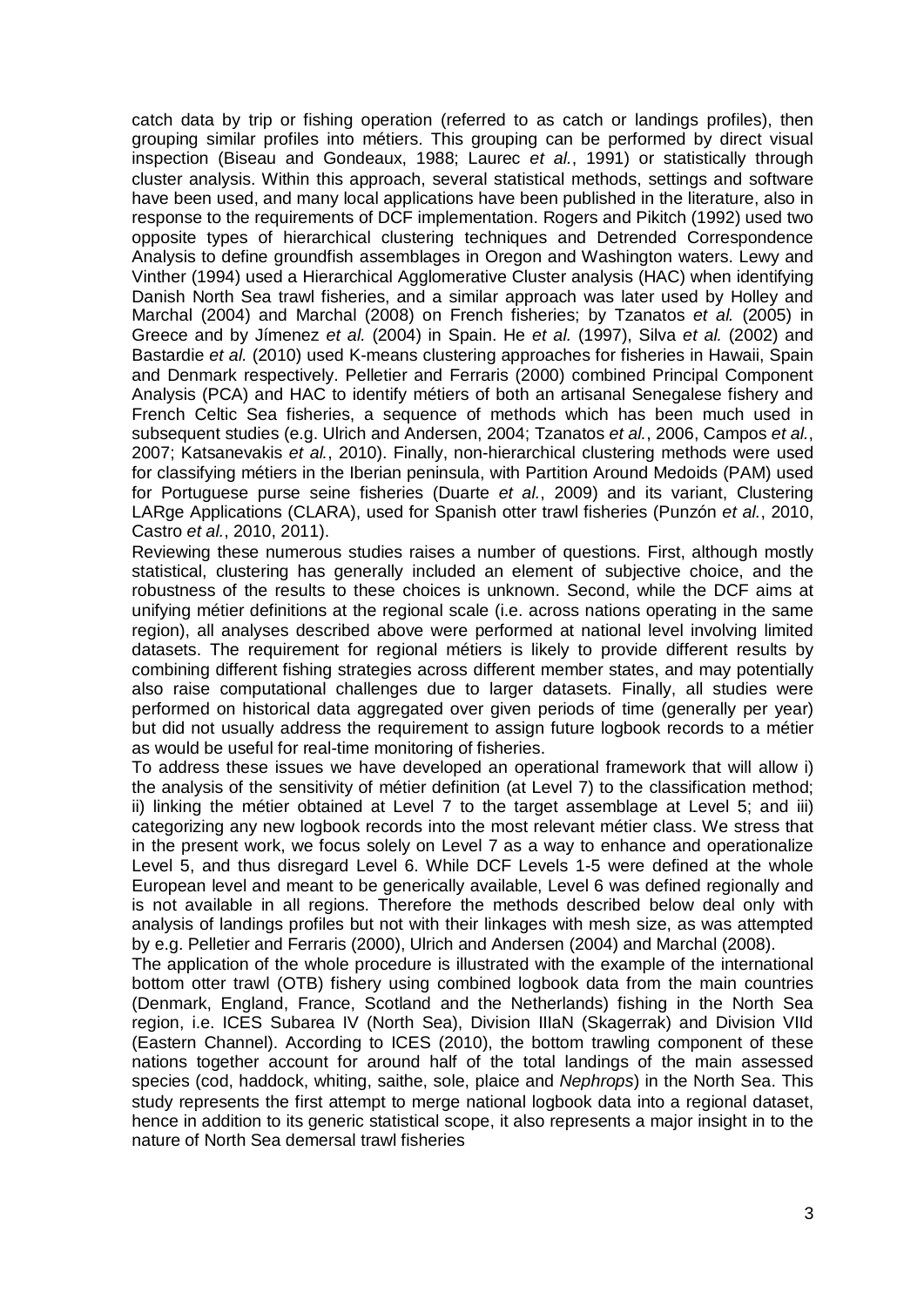# **2. Material and methods**

The workflow was developed entirely in R (R Development Core Team, 2010). The code associated with this present work is included in the "vmstools" R package (http://code.google.com/p/vmstools/) which is a library of tools for fishery data-related analyses (Beare *et al.*, 2011, Hintzen *et al.*, in press). Some R-specific extension packages were also used (FactoMineR, cluster, SOAR, amap, MASS, mda).

### **DATA**

The dataset included detailed 2007-2008 logbook data for bottom otter trawl (OTB) fishing in ICES Subarea IV (North Sea), Division IIIa (Skagerrak-Kattegat) and Division VIId (Eastern Channel). *Logbooks* is used here in its broad sense implying a merging of the actual logbooks filled-in by fishing vessels, with cash value information coming mainly from sales slips, and information on the fishing vessel coming from the fleet register, so that complete information is available for each fishing trip (Hintzen *et al*., in press.). In EU, a logbook must be filled for each fishery sequence, i.e. for each combination of fishing day, gear, mesh size and ICES rectangle. However, in practice, national fisheries research institutes do not all have access to the same level of disaggregation. For some, data are available down to the fishing operation (haul by haul information) while for some others, all operations of a given fishing trip are aggregated into one single record, with only the main area fished and gear used being indicated. The best information available for each country was retained, and the generic term *logbook event* (LE) was used to refer to each observation. This implies that for the countries whose available information was disaggregated to the fishing operation or day, a single fishing trip could eventually be characterised by one or several métiers. 74,712 LE were recorded for 2007, and 96,758 for 2008 (the initial number of LE in 2008 was 98,017, but 1.3% of LE had some missing value information and were removed). The exchange format used throughout the study was the standardised EFLALO format, previously used in a number of research projects (e.g. Marchal, 2006, Beare *et al.*, 2011). In this format, each row represents a LE, and columns include several descriptors (vessel, gear, mesh size, ICES rectangle, etc.), as well as weight and value of landings by species. ICES (2003) recommended that métiers be preferably defined on landings composition expressed in cash value if available, as this may reflect more accurately the actual targeting choices of the fishers. This option was retained here. The number of species recorded varied significantly between countries, from 49 (in Scotland) to 220 (in France), and when pooled together the whole dataset included 278 species in 2007 and 296 in 2008.

In 2008, the ten main species (72% of the total value) landed by bottom trawls in the North Sea region were, in decreasing importance, *Nephrops* (NEP), sandeels (SAN), saithe (POK), Atlantic cod (COD), monkfish (MON), European plaice (PLE), haddock (HAD), herring (HER), whiting (WHG), and mackerel (MAC). But these species were not equally spread across all LE, as they were present in, respectively, 47, 3, 22, 42, 27, 46, 30, 4, 32, and 11 percent of all LE. This reflects that some species are more heavily fished in dedicated métiers, often associated with specific countries, thus illustrating the need to collate data at the supra-national level.

### **METHODS**

The comparison of methods for the characterisation and classification of landings profiles was performed through a number of sequential steps, as follows (Figure 1):

Step 1: identification of the important species out of all species recorded and the reduction of the dataset to these key species only.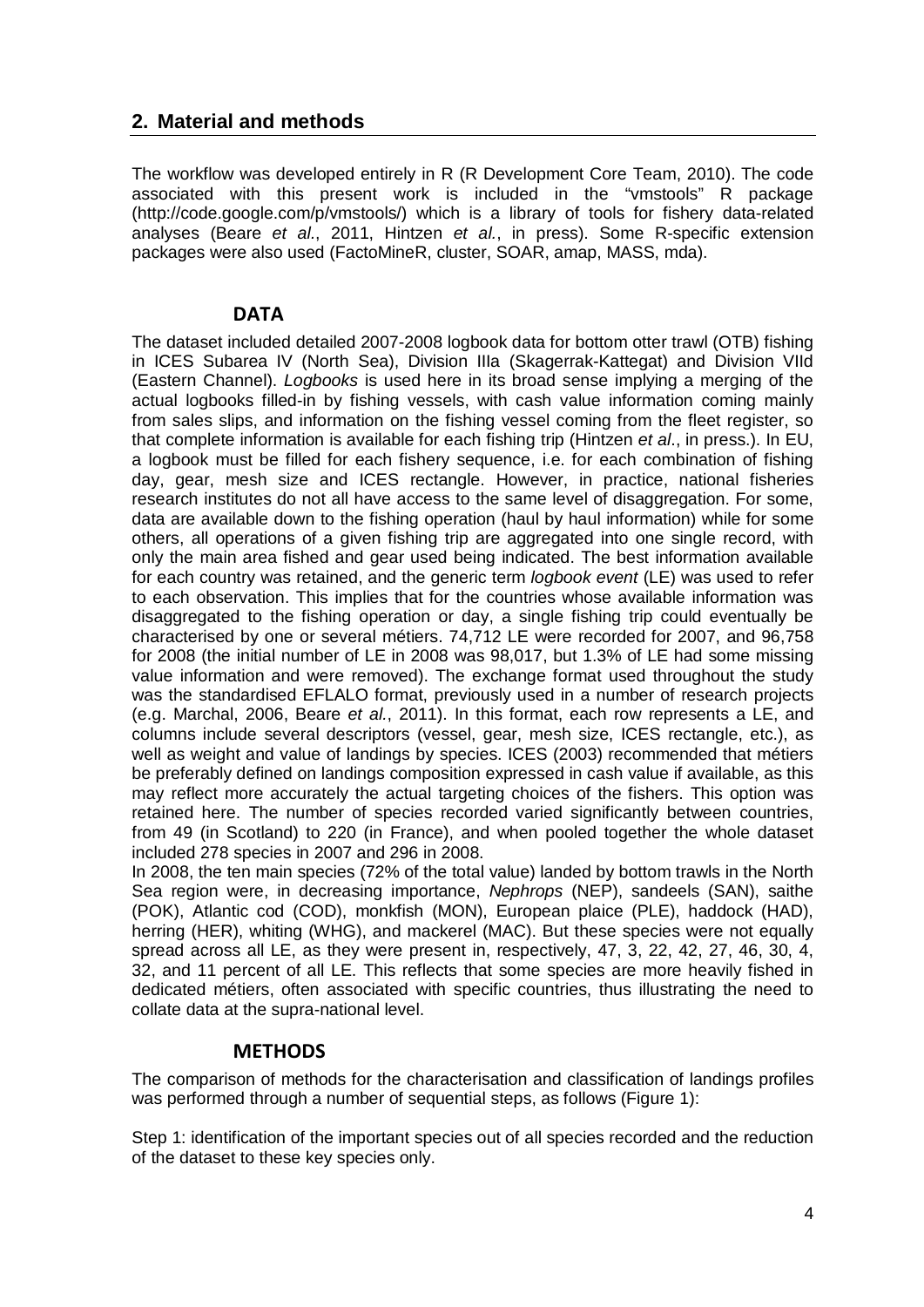Step 2: investigation of the added value of initially running a PCA on the dataset to build preliminary groups of species.

Step 3: running a selection of clustering methods and settings, and characterizing the species-based Level 7 classifications obtained.

Step 4: relating the species-based Level 7 classifications to corresponding DCF Level 5 classifications

Step 5: predicting the classification of any new LE into the defined métiers. Each step is described below.

#### STEP 1 - IDENTIFICATION OF MAIN SPECIES

Let us denote  $\left. D^{\scriptscriptstyle 0} \right.$  the initial dataset,  $\left. D^{\scriptscriptstyle 0}\text {=}\!\!\left( D^{\scriptscriptstyle 0}_{\scriptscriptstyle i,j}\right)_{\scriptscriptstyle i=1,\scriptscriptstyle \ldots, n; \, j=1,\ldots, m}$ , 0 == <sup>=</sup> where *<sup>n</sup>* stands for the number of LE,  $m$  the number of species and  $\left. \bm{D}^0_{i,j} \right.$  is the landings in value of species  $j$  during the *i*th LE. A number of approaches were suggested for identifying key species out of the large dataset  $\overline{D}^{\raisebox{0.5mm}{\tiny o}}$  . An objective method was to use a HAC on the species observations, i.e. on the transposed data set (all species x LE). More subjectively, main species could also be defined as the ranked list of species accumulating to a given percentage of the total catches (the *perTotal* method), or as the species representing at least a given percentage of at least one LE, i.e. species likely to represent a true target for part of the fishery (the *perLogevent* method). The three methods were thus implemented and compared.

In the HAC method, groups of species were identified by iterative pairwise agglomerations of elements based on the Ward minimum variance criterion (Ward 1963). The analysis was carried out on landings proportion by LE (landings profile) rather than on absolute values in order to be independent of LE size. We used a Scree test (Cattell 1966) for selecting the cut height of the dendrogram. The Scree test cuts the dendrogram at the successive largest gain in clustering variance ratio (Variance between clusters / Total variance of the dataset). This first run isolated a number of principal species and pooled the remaining species of lesser importance in a group of residual species. As this step generally isolated only few main species, similar HACs were subsequently run through a loop on the residual group, and each new species isolated by a monospecific cluster was added to the list. The loop stopped when all clusters contained more than one species. In the *perTotal* method, the percentage threshold was increased in steps of 5% from 5% to 100%, and the ranked species summing up to this value was recorded. In the *perLogevent* method (working on landings profiles), the percentage threshold was decremented in steps of 5% from 100% to 5%, and all species representing at least this value in at least one LE were recorded.

This approach allowed the exploration of the variability and the sensitivity of the definition of key species to differences in concepts and subjective thresholds, and the derivation of a robust list of species using a combination of outcomes from the three methods. Subsequently, the initial dataset (landings by LE x All species) was then transformed into landings profiles and reduced to the principal species only (LE x Principal species),

denoted  $\boldsymbol{D}^{\text{1}}{\rm{=}}\bigl(\!\boldsymbol{D}^{\text{1}}_{\text{\tiny}\!\boldsymbol{i},\text{\tiny\boldsymbol{j}}}\bigr)_{\scriptscriptstyle i=1,...,n;\,j=1,...,p}$ ,  $\bm{D}^1 = \left(\bm{D}^1_{i,j}\right)_{i=1,...,n; j=1,...,p}$  where  $\rho$  is the number of principal species (*p<=m*) and

$$
\boldsymbol{D}_{i,j}^1 = \boldsymbol{D}_{i,j}^0 / \sum_{j=1}^m \boldsymbol{D}_{i,j}^0 \, .
$$

After that step and based on this conveniently reduced number of species, national differences observed in the coding of unsorted mixed groups of cuttlefish, squids, monkfish, skates and rays were made consistent to avoid potential bias in the results.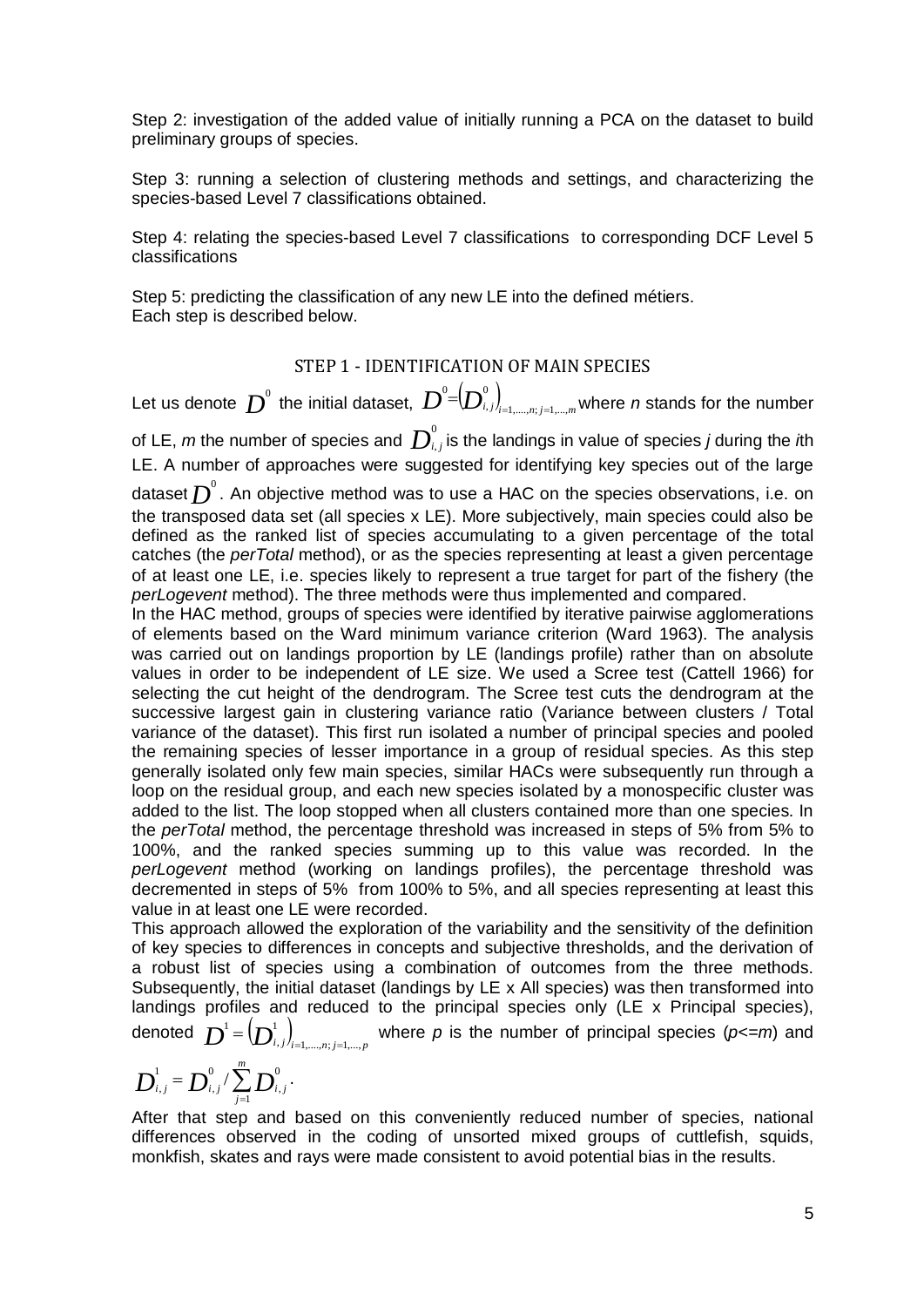#### STEP 2 - PCA TRANSFORMATION

Most of the studies cited above made use of a PCA prior to the actual clustering, and it was therefore decided to investigate the relevance of this choice. There are two reasons for applying a PCA. First, it helps reducing the multi-dimensional catch matrix to a smaller number of informative components represented by the first n axes of the PCA transformation. Second, it is informative about the interactions among species across LE. When running a PCA, it is necessary to specify the number of axes to be retained. Two possible criteria were implemented (Hartigan, 1975): 1) using a second-order Catell Scree test looking for the significant marginal increases of explained inertia, and 2) selecting all axes accumulating 70 percent of the explained inertia. The resulting dataset is the matrix of new LE coordinates using the retained axes of the PCA,  $\ \bm{D}^2 \!=\! \big(\!\bm{D}^2_{i,j}\!\big)_{\!i=1,...,n;j=1,...,k}$ ,  $\mathcal{L}^2 = \left(\boldsymbol{D}_{i,\,j}^2\right)_{i=1,...,n;\,j=1,...,k}$  where  $k$ 

is the number of retained axes  $(k<=p)$  and  $\overline{D}_{i,j}^2$  is the coordinate of the *i*th LE on the *j*th axis of the PCA.

### STEP 3 - CLUSTERING

Let us denote  $D^3$  the input dataset of the clustering step of the analysis.  $D^3 = D^2$  if a

PCA was previously used, otherwise  $D^3 = D^1$  . Three clustering methods were selected

and implemented to be applied on  $D^3$ : 1) Hierarchical Agglomerative Classification (HAC) (Hartigan, 1975), 2) K-means, (Hartigan and Wong, 1979), and 3) Clustering LARge Applications (CLARA) (Kaufman and Rousseeuw, 1990). All methods lead to a classification of all individual LE, but they are based on different approaches and algorithms.

The HAC method initially assigns each LE to its own cluster and then the algorithm proceeds iteratively, at each stage joining the two most similar clusters, until there is just one single cluster. The similarity is computed using a distance function (default set to Euclidean distance) and a clustering method (default set to Ward criterion). The number of clusters is determined afterwards, once all combinations have been calculated, by using a Scree test, which can return successive thresholds for increasing number of clusters.

The two other methods assume that the final number of clusters is known *a priori* and set at *K*. In contrast to the HAC, these methods select first *K* LE and assign them to their own clusters (kernels), and subsequently assign each LE of the dataset to the closest cluster, according to a similarity criteria (default set to the Euclidean distance).

With the K-means method, each cluster is characterized by its gravity centre (i.e. an average virtual LE) and the method is applied to the whole LE dataset (no sampling). For each new observation, the gravity centre of the cluster and the distances to the next LE are recalculated. The procedure is repeated with increasing values for *K,* and the most appropriate number of clusters can be selected by detecting the largest marginal losses of inertia between two consecutive numbers of clusters, similar to the HAC Scree test.

The CLARA method was developed to cope with large datasets. Subsets of the data, of user-defined number and size, are sampled and clustered using the Partitioning Around Medoids (PAM, Kaufman and Rousseeuw, 1987) algorithm. With this approach, the centre of the cluster is defined as the medoid, i.e. the most central LE which shows the smallest dissimilarity with other LE within the cluster. Identifying the medoid requires computing all dissimilarities within the cluster and comparing it with the sum of dissimilarities if any other LE in the cluster had been the medoid. The medoid is then adjusted accordingly, until convergence of the procedure. As in K-means, the procedure is run with increasing values of *K*, and the most appropriate number of clusters is detected using the local maximum values of the silhouette of the classification. The silhouette provides an average comparison of the distance between a LE and the other LEs from its cluster, and between the same LE and the other LEs of the nearest cluster. Afterwards, all remaining LEs are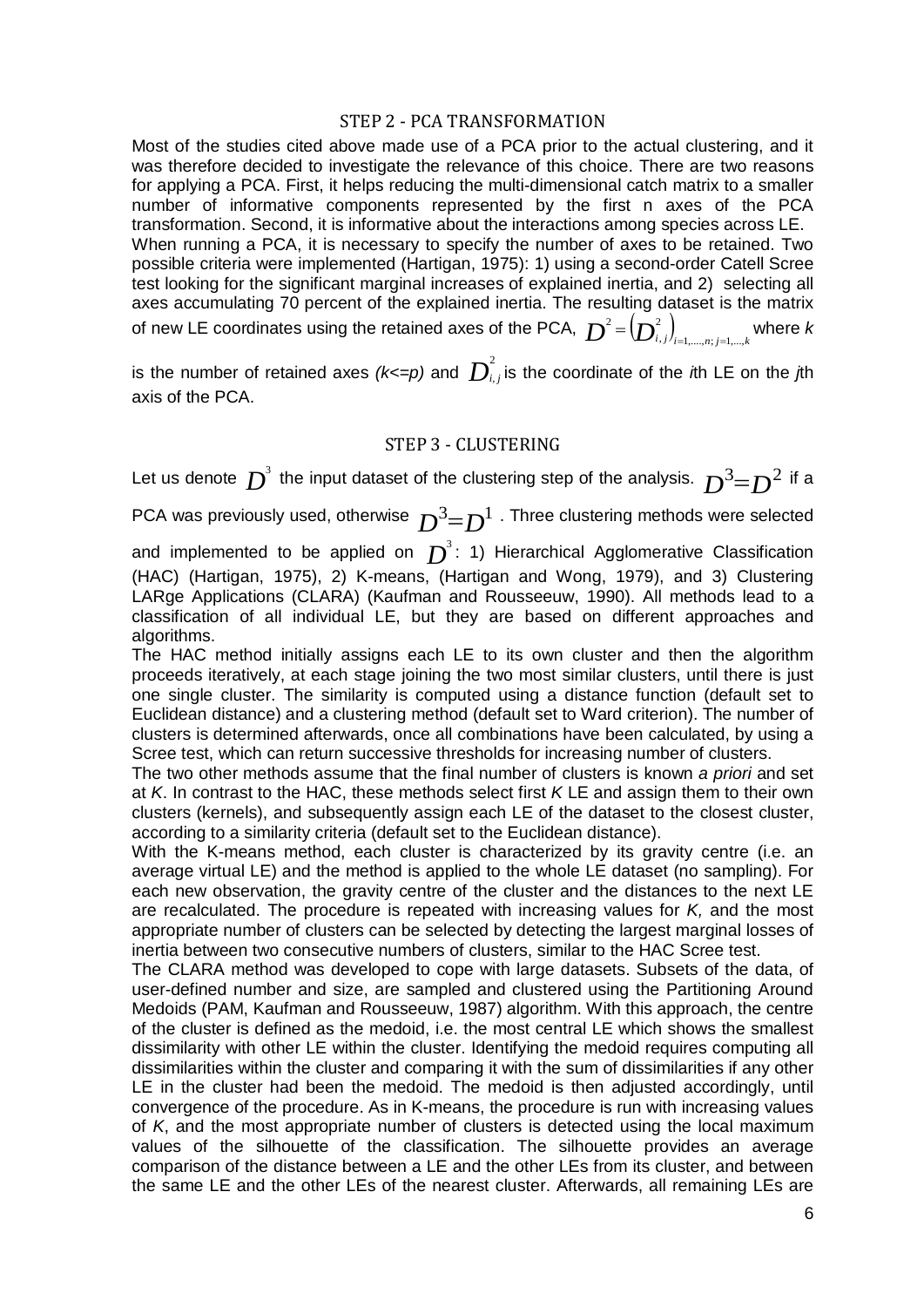assigned to their nearest medoid, using a user-defined method for calculating distances (default set to the Euclidean distance).

Regardless of the clustering method used, step 3 leads to a new matrix  $1, j$ ,  $j$ <sub>i=1</sub>,...,n; j=1,...,m+1 4,*métiers*  $\mathbf{\Lambda}^4$ ,  $=1, \ldots, n; j=1, \ldots, m+$  $\overline{\phantom{a}}$  $\left(D_{ClusteringMethod_{i,j}}^{4,m\'etiers}\right)$  $\setminus$  $=\bigg($  $(i, j)$ <sub>i=1,....,n; j=1,...,m</sub> *métiers*  $D^{4,m \acute{e}tiers}_{ClusteringMethod} = \left(D^{4,m \acute{e}tiers}_{ClusteringMethod_{i,j}}\right)_{i,j}$  equal to  $D^{0}$  with an

additional column containing the result of the classification as an identifier of the cluster associated with each LE.

In order to perform a rigorous comparison of the performance and outcomes of the three clustering methods, an objective analysis plan was established. First, since the HAC method initially proved to be fairly computer-demanding and not straightforward to implement in R for the whole dataset, the approach was modified along the principles of the CLARA procedure, i.e. the HAC was performed on a sample of randomly selected LE representing a given percentage of all initial LE. The remaining LE were subsequently allocated to the defined clusters using linear discriminant analysis. As for CLARA, to avoid issues linked to the random sampling of LE, the procedure was set to be repeated a number of times, and the best classification with regards to maximising clustering variance ratio was retained for the final outputs.

The comparison between HAC and CLARA was done on the basis of five samples within each method, and with sample size set at 1%, 5%, 10% or 30% of the whole dataset. Since the sampling algorithm is performed internally within each method, the sampled datasets may differ in both methods, but since both methods proceed with multiple samples, they should ideally be robust to the sampling bias. Monitoring this robustness is exactly the purpose of the second test we performed as described below.

The second test follows from the observation that combining national logbook data resulted in a stratified dataset with rows intrinsically grouped by country and season, which affected the row sampling of HAC and CLARA. For this reason, we tested the robustness and the stability of the three methods by applying them to three permutations of the whole data set, where the LE lines were randomly shuffled before the analyses.

Thirdly, the three methods build on finding best performance of given criteria across consecutive number of clusters, but several thresholds can be observed when increasing the number of clusters. A first threshold is expected to distinguish the most well-defined fisheries (e.g., sandeel, Northern prawn) from the bulk of more mixed operations, while a second threshold is expected to return a more accurate description of these mixed fisheries. Therefore, two classifications were investigated for each method, returning both the first and the second threshold encountered with increasing numbers of clusters (an initial threshold could sometimes be observed for low numbers of clusters but was disregarded), corresponding to second and third Scree test minima for HAC; first and second largest inertia losses for K-means, and first and second silhouette maxima for CLARA respectively.

Ultimately, the most appropriate approach was selected on the basis of multiple considerations, i.e.:

1) the computational cost and data limitations (on a Linux server),

2) the clustering variance ratio,

3) the stability of results across different permutations of the initial dataset (shuffles),

4) the projections of LE by cluster on first factorial axes, with clusters expected to be well distinguished by axes and LE to be well grouped together,

5) some characteristics of the outcomes:

i) the final number of clusters,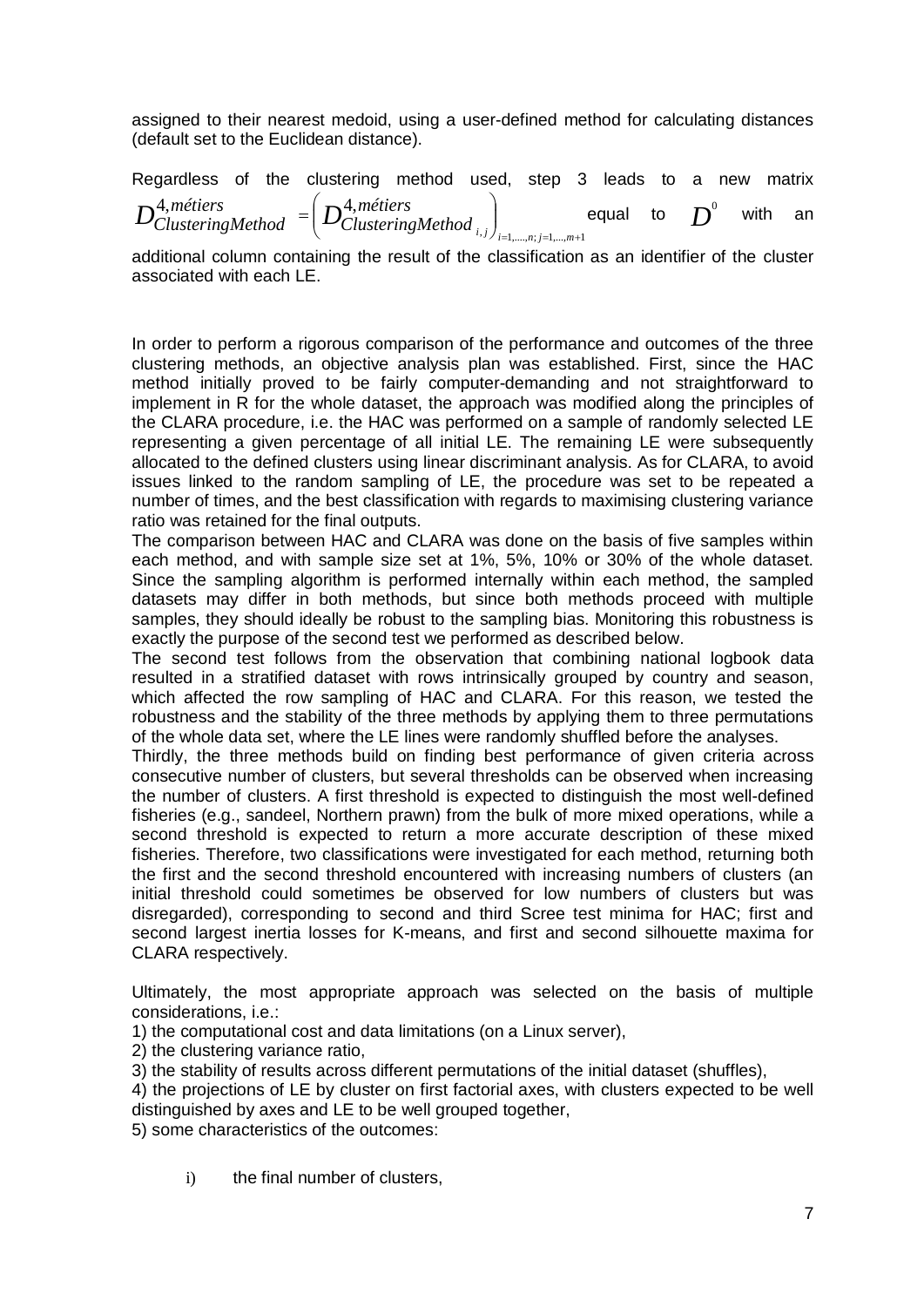ii) the number of LE by cluster,

the list of characteristic species by cluster, representing both the main species in value and the most representative species caught in the cluster. Empirical rules were defined. Characteristic species should appear in the ranked list accumulating 75% of average value of the cluster, should be characterized by a test-value (a statistical metric comparing the proportion of that species in the landings of the cluster with the average proportion of the same species in the whole dataset, Lebart *et al.,* 1995) over 50, and should appear in at least 30% of LE in the cluster.

6) the meaning and the relevance of clusters. This criterion is mainly based on expert knowledge. Experts played an important role in judging the validity of some métier definitions, for example if a cluster gathered two important species known for not being caught together, or if small but very specific fisheries could be identified, or if two clusters seemed redundant.

At the end of this step we selected one single clustering approach, with

*D*<sup>4,level<sup>7</sup>-métiers denoting the resulting outcome. Each métier at Level 7 was named</sup>

using the combination of gear used and the list of characteristic species.

### STEP 4 - LINKAGE WITH DCF LEVEL 5

The DCF (EC, 2008) currently uses the métier definition at Level 5, based on species assemblage. For the OTB gear in the North Sea region, the DCF recognises in principle the existence of the mixed assemblages crustaceans-demersal fish (MCD) and cephalopods-demersal fish (MCF). However, it is also specified that "*The target*  assemblage that comes up at the first position should be considered as the target *assemblage to be reported in the matrix*" (EC, 2008), which in practice would imply that only one type is defined, and not a mix. The notion of "first position assemblage" can be interpreted in different ways, and in the absence of clear quantitative guidelines, different national fisheries laboratories may have implemented different sets of simple empirical rules (referred to as "ordination rules"), for example:

• "First Species" method: identifying the single most abundant species in the LE

and allocating the LE to the corresponding Level 5 assemblage of this species;

• "First Group" method: summing catch of the LE within the respective species types

and allocating the LE to the most important Level 5 assemblage of the LE.

Assuming that Level 7 is a more accurate representation of fishing activities, we used this as a baseline to assess the validity of these ordination rules, by calculating the degree of correspondence between both. We first applied the two ordination rules directly to each LE of the initial dataset  $\overline{D}^0$ on its own catch profile. Second, we considered the list of characteristic species, as defined above, of each LE at its Level 7 cluster using *D*<sup>4,level<sup>7</sup>-métiers , and related these to their corresponding assemblage, thus allowing</sup>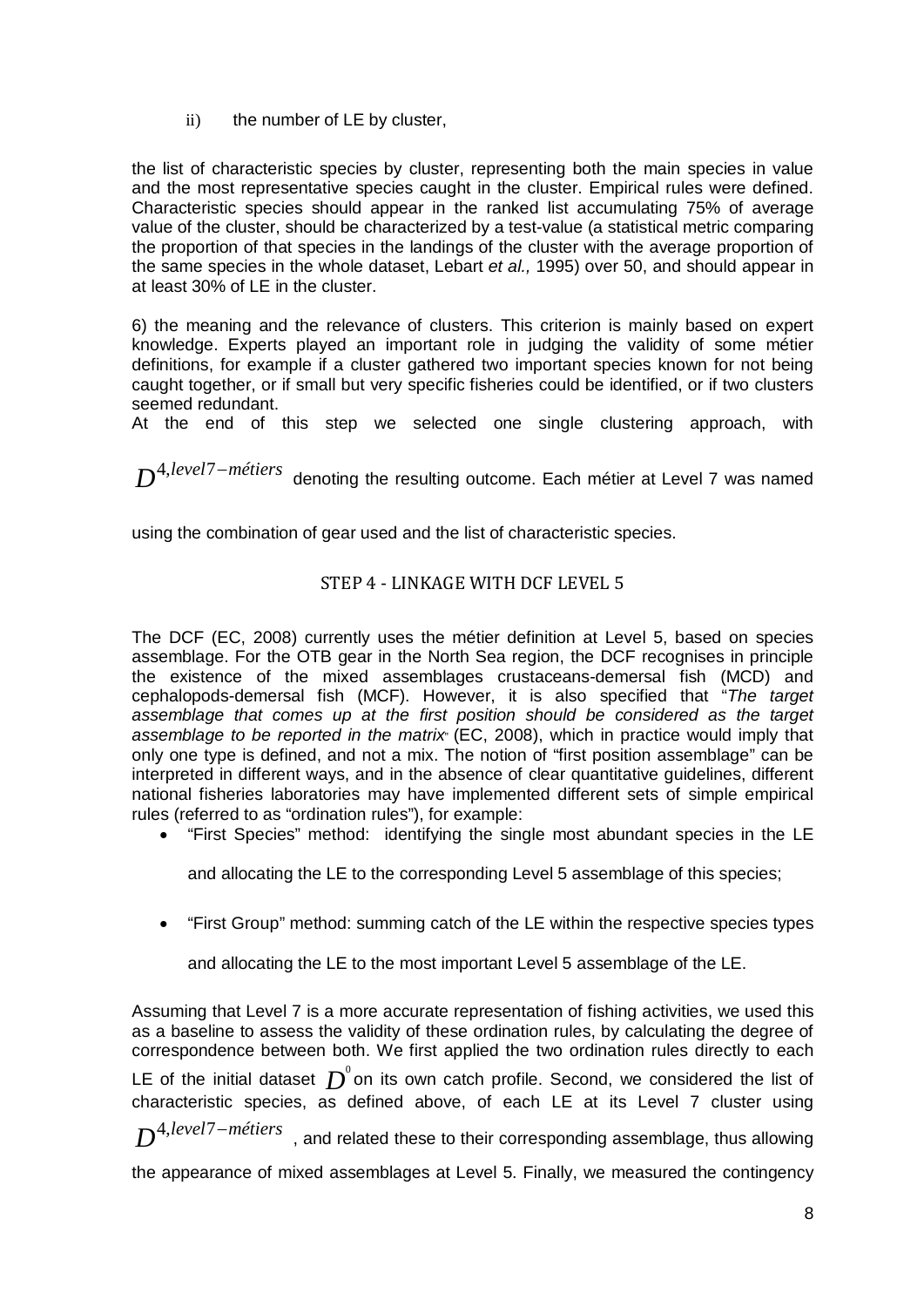of both classifications in terms of number of LE in each Level 5. Obviously, for the clusters dominated by one single species, both classifications would be in broad agreement, but this may be less clear for clusters defined by more than one main species.

## STEP 5 - PREDICTION OF THE MÉTIER OF A NEW LE

Métiers are not only used to characterize a fishery from historical data, but also to improve sampling monitoring and fishing mortality estimates. Some quantitative rules are therefore necessary to identify the most representative métier of any new LE (for example during the current year, before all annual data have been collected and new analyses can be run). Discriminant analysis is an efficient technique for deriving such quantitative allocation rules. It allows classifying a set of observations into predefined clusters, fitting a multi-choice model using one linear function for each cluster. This model is expected to predict the cluster of a LE based on a set of predictors, here the landings per species: given a new LE, all the *K* discriminant functions (*K* being the number of clusters) are evaluated and the observation is assigned to class *i* if the *i*th discriminant function has the highest value. This analysis is performed using the matrix

*D*<sup>4,*level*7-*métiers* corresponding to a set of observations for which the clusters are</sup>

known.

# **3. Results**

The detailed comparison of methods was performed on the largest and most recent dataset, i.e. 2008. Subsequently, the selected method was applied on the 2007 dataset, on which the discriminant analysis was also fitted. Finally, the results obtained for 2008 were compared with the predicted métiers using such allocation rules.

# **STEP 1**

The HAC method retained 31 main species out of the 296 of the initial dataset (Figure 2). The *perTotal* method was more selective: given the strong dominance of very few species in the total value of the dataset, the incremental slope was very low, and 26 species represented 95% of the total value. The *perLogevent* method returned the largest range of species, with 60 species representing 100% of the value of at least one LE. Combining these three sets of species and harmonising a few national codes led to a reduced dataset comprising 58 main species, representing 99.1% of the total value (Table 1).

### **STEP 2**

The PCA showed some species clustering over the first axes (Figure 3). But little information was conveyed by each axis, and it was necessary to retain 36 axes to reach the threshold of 70% inertia. The Scree test was considered to keep too little information, as it retained only 9 axes cumulating 24.4% of the inertia. Therefore, the following analyses were performed on the 36 principal components, thus decreasing by 40% the number of columns used for clustering.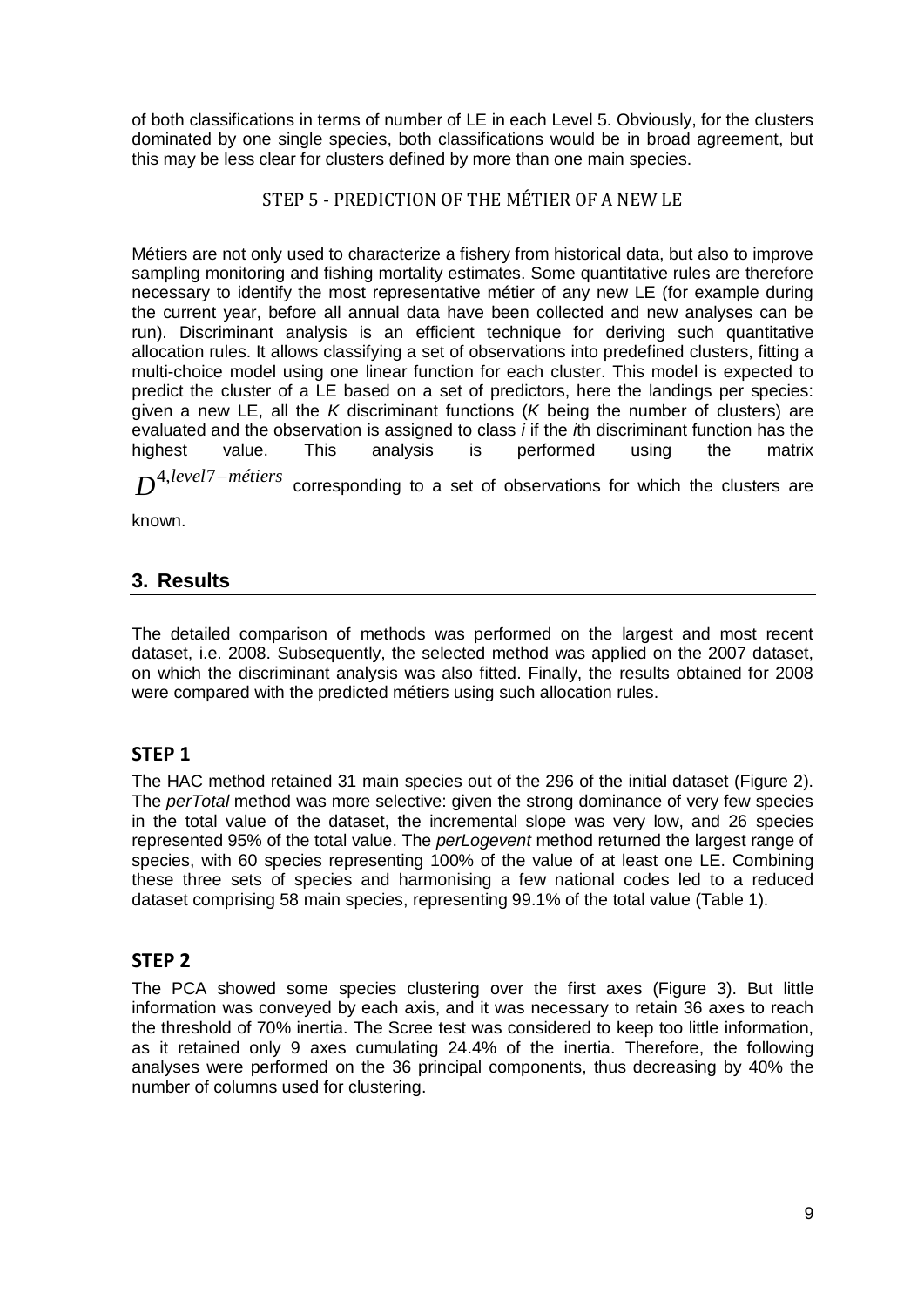# **STEP 3**

The comparative analysis underlined large differences in the performance of the various methods and settings used (Table 2).

The K-means method was the fastest to compute, did not return any dataset size limitations, and had also higher variance ratios. However, its outcomes seemed largely unreliable and difficult to interpret. The number and characterisation of clusters was unstable across the three shuffles, and the method seemed to emphasize minor clusters (e.g. edible crab, *Sebastes sp*.) while pooling together most of the important species. On this basis, the K-means method was not considered appropriate and was not analysed further.

After implementation of the sampling procedure, the HAC method computed smoothly, even with large sample size. At 30%, the method consistently returned eight clusters, with a variance ratio around 20%, at first threshold classification. However, these were not completely consistent across the three shuffled datasets, with small differences observed in the characteristic species. More problematically, the method did not reach consistency at the second threshold, returning 9 to 12 clusters for the different shuffles.

The CLARA method turned out to be slowest to compute even with smaller sample size, and could not run with a 30% sample size. However, six consistent clusters were obtained across shuffles at 10% sampling size at the first threshold. At the second threshold, different numbers of clusters were also returned, explaining around 30% of the inertia. These clusters were meaningful and broadly consistent in terms of characteristic species, the additional clusters obtained being characterised by fisheries with few LE such as Norway pout or herring (usually little caught with OTB), and which could therefore have been missed by the sampling.

A closer comparison of the HAC and CLARA results obtained with the second shuffle indicated some degree of consistency (Table 3 and Figure 4). At the first threshold, six meaningful clusters were identified in common by both methods; three largely dominated by one single species (sandeel, *Nephrops*, sole), and three of mixed nature (a gadoidmonkfish, a squid-mullet-cuttlefish-whiting, and a plaice-lemon sole). In addition, HAC, unlike CLARA, identified two additional single-species fisheries, the common shrimp and the Northern prawn. Both classifications appeared relevant although the additional HAC clusters were preferred. At the second threshold, some large clusters were cut into smaller ones, providing a finer description of the mixed groups. There was again a high degree of similarity between outcomes of both methods; however, while most clusters appeared meaningful, HAC also returned some inconsistent results, pooling Norway pout and herring as characteristic of the same cluster when these two species are not routinely caught together.

All considered, it did not appear very obvious that one method performed significantly better than the other. Results were quite robust at the first threshold. But neither of the two methods proved infallible and fully robust to sampling size and row shuffling when investigating more precise definitions at the second threshold. At that threshold, however, the results provided by HAC seemed slightly less consistent; the variance ratio was lower and the clusters more overlapping on the first factorial axes (Figure 4). Therefore we chose to pursue the analyses with the results obtained with CLARA, with 10% sample size and at the second threshold, as the baseline classification for illustration (Figure 5).

# **STEP 4**

The results above were used as the basis for evaluating the accuracy of simple ordination rules allowing the allocation of a logbook event to a DCF Level 5 (Table 4).

The simple métiers (DEF, CRU) were generally well captured by the rules (around 95% of overlap), but obviously, these simple approaches could not capture clusters with mixed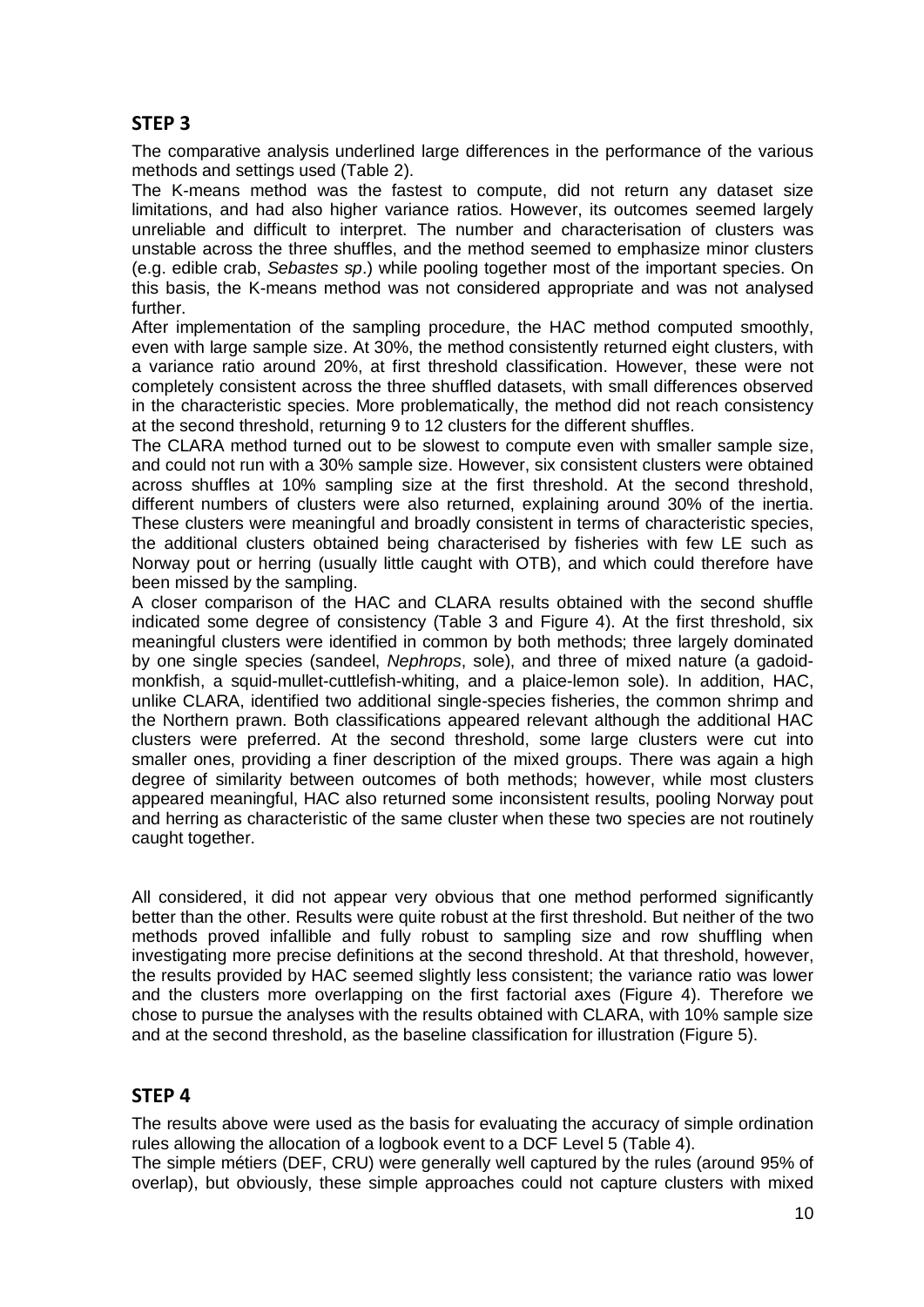target type. For example, our clusters 3 and 7 were both dominated by a different combination of cephalopods and demersal fish (MCF), with species being very characteristic of the cluster (high test-value) and a large degree of co-occurrence (observed in more than 80% of the LE of the cluster). However, LE in these clusters were split in two distinct Level 5 categories with the ordination rules depending on the dominating species; 43% of them being considered as DEF and 52% as CEP with the "First Species" method, and 59% and 38% respectively with the "First Group" method. Both ordination methods were generally in broad agreement with each other. However, the "First Group" method tended to favour the demersal fish métier (DEF), because of the large number of species belonging to this group. As a consequence, some LE would be classified as DEF, in spite of their primary species in value being from a type other than demersal fish.

## **STEP 5**

We applied the same series of steps to the LE of 2007, on a single shuffle. 12 clusters were identified, which were mostly similar to the 2008 ones (Table 5), with the exception of the Norway pout cluster, which did not appear as the fishery for that species was closed in 2007. The discriminant analysis was conditioned on the 2007 results, and applied to the 2008 LE. The correspondence between the predicted and estimated Level 7 categorisations for 2008 was generally high, with systematically more than 80% of LE being correctly predicted by the allocation rules.

## **4. Discussion**

In summary, we recommend a full sequence to analyse historical catch data and assign them to métier categories, and we synthesise it again below for clearer understanding:

- Select the main species to be retained (Step 1) and run a PCA (Step 2);
- Perform the clustering (Step 3). Depending on the precision scale required and the size of the dataset, we recommend exploring various classifications as done here, to identify the most stable and meaningful patterns. The whole analysis (Steps 1 to 3) can either be performed on a yearly basis if the time trends in métier compositions are to be monitored, or by pooling e.g. the most recent three years of data if a broader overall picture is required.
- Define the most characteristic species of each Level 7 métier obtained, using for example a combination of importance in value, specificity and broad representation across logbooks events. This step includes an element of subjectivity; hence the resulting characterisation of the métiers should be inspected carefully.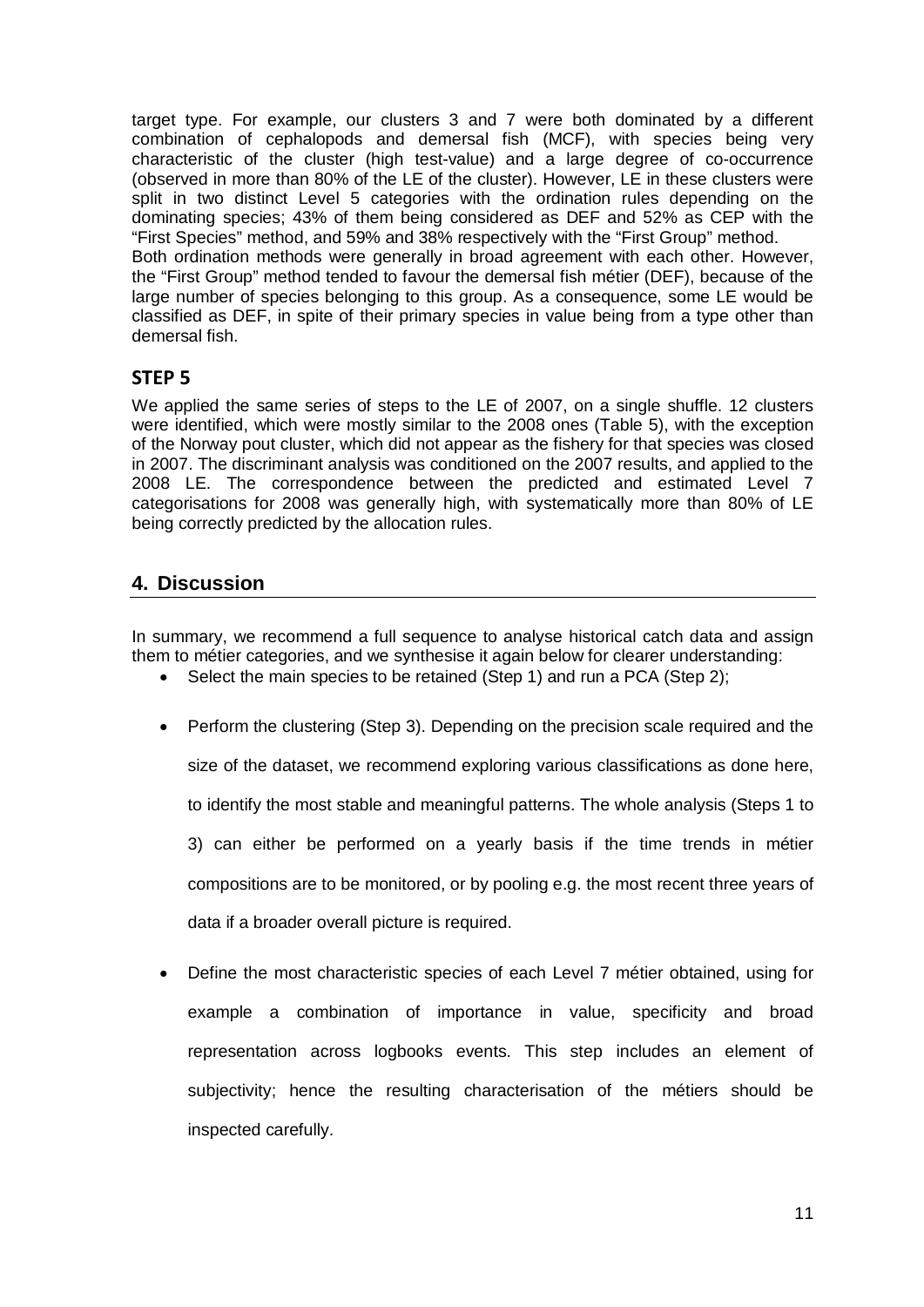- Characterize each métier to its Level 5 simply by relating each of its characteristic species to its assemblage type (Step 4). The various level 7 métiers of similar assemblages would be aggregated within the corresponding Level 5 métiers, and this would form the basis of the planning of the sampling program for the following year.
- Perform a discriminant analysis on Level 7 métiers to obtain automatic allocation rules (Step 5). Using these rules, any new logbook event entered into the database will be immediately allocated to a métier (both at Levels 7 and 5). Using this approach, the sampling program over the year could be monitored in real-time.
- At the end of the year, perform a complete new statistical analysis of all new logbooks events collected, in order to detect any changes in the métier distribution that may have happened, and if necessary update the sampling program for the forthcoming year..

The definition of clusters of fishing activities is the primary step without which no further analysis can be conducted and no progress in fleet-based or mixed-fisheries management can be achieved. The numerous previous studies addressing métier definition (cited in the introduction) have used different methods on different fisheries. However, none of those studies addressed quantitatively the importance of the choice of the method itself, nor did they implement prediction methods to allocate new logbook events of future years into predefined métiers. While some of these studies were conducted within the framework of the DCF, they typically failed to link explicitly their outcomes with the actual needs and levels defined by the framework. In addition, these previous analyses did not address the issues of national differences at the regional scale. In this regard, we consider that the present analysis is a significant step forward, in that it has succeeded in i) addressing the persistent issue of métier identification in the most objective way, and ii) providing operational and generic open-source tools directly applicable to any regional fisheries where logbook data are routinely available, thus contributing to the practical implementation of the DCF in Europe. In addition, important results were obtained at the regional North Sea level by compiling for the first time a comprehensive international dataset, and the results obtained were clearly different from those obtained applying the same workflow to national data (results not shown); although some clusters here reflect national rather than international fisheries.

With regards to the importance of the methodological choices, it has become clear that different methods returned different classifications. Based on accuracy and robustness of clustering, and the basic knowledge about the fisheries, there was no entirely clear basis for choosing between the CLARA and HAC methods. The results showed many similarities. In both cases, the clusters obtained were mostly meaningful and well balanced in size, especially at the first threshold classification, which returned a broad picture distinguishing major single-species fisheries from main mixed fisheries. The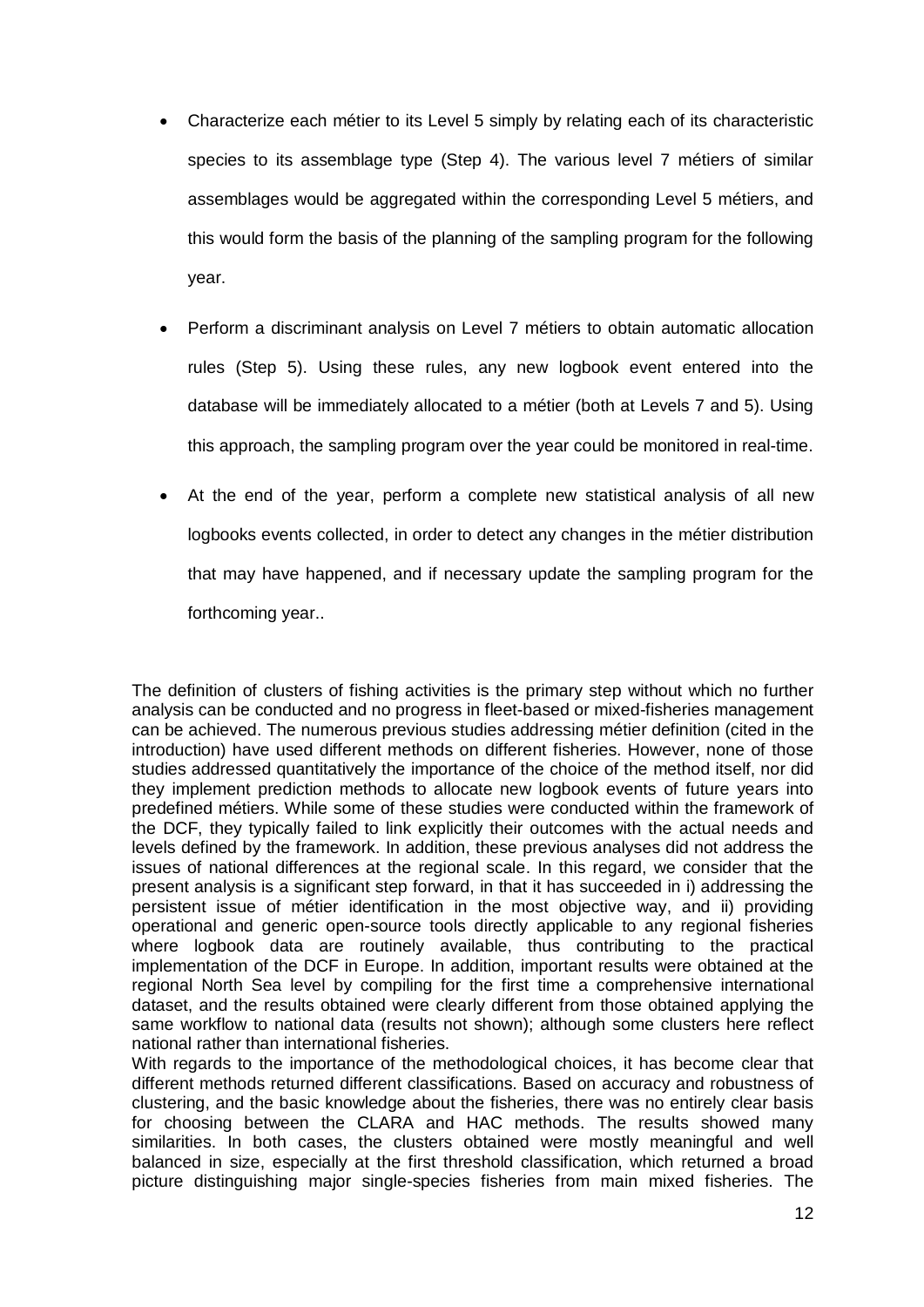second threshold provided finer description of the mixed groups, but results were less robust and some inconsistencies appeared. Both methods required subsetting of the dataset, and sample size appeared to be a determinant factor for improving the robustness of results. However, computation time increased with sampling size. In particular, CLARA computed fairly slowly with large sample size, as the method runs through a loop of increasing kernel number, which slows down the process. In comparison, the K-means method performed quite poorly. Although efficient in computation, the results obtained were largely unstable and often meaningless.

Clustering results were also compared with and without running a PCA in Step 2 (results not shown). Overall, the clusters obtained were fairly similar in average catch composition, but differences were observed in the allocation of some of the LE located at the edges between several clusters in terms of landings profile. Not using a PCA resulted in comparably smaller and more accurately defined clusters for some of the main species but in a bigger pool of less defined groups for other species. Running a PCA decreased significantly the computing time, by reducing the number of explanatory variables, and results were potentially more independent of the choice of number of species retained in Step 1. It appears therefore that the PCA is preferable for describing global trends, but that the exact allocation of some least characteristic individual LE could be challenged.

It is necessary to characterise each cluster with regards to its main species. This step is in itself not as trivial as it sounds, as it requires defining some criteria for selecting the characteristic species. This represented therefore the only part of the whole workflow where subjective choices had to be made. Average value has often been retained as the only criterion. We suggested more detailed empirical rules, based on exploratory analyses of the outcomes and common sense. The list of characteristic species of a cluster included species not only important in average value, but also those which were significantly more abundant in the cluster than in the overall data set, as well as those that were much represented across LE. These criteria and corresponding thresholds are, however, not universal, and any application of this method should pay particular attention to the definition of relevant criteria.

Our results support, but also question some aspects of the DCF of the EU. A number of pan-European workshops (ICES, 2003; EC, 2005, 2006) led to this hierarchical métier definition, and thus the DCF design emerged from intensive (and still ongoing) scientific discussions, where compromises had to be found to reach a "one-size-fits-all" model covering all EU fisheries. In contrast to the DCF Levels 1 to 4, the Level 5 on target assemblage remains controversial, due to the difficulty of defining and quantifying it accurately. The concept of "target" is by essence very vague when fishers catch a number of species in varying proportions and no information on fishers' intention prior to the fishing operation is routinely collected. With hindsight, the choice of aggregating species by type does not necessarily seem to simplify the establishment of sampling schemes. Fishing does not operate toward a given type but rather toward a given valuable mix of cooccurring species, possibly of different types. The approach leads to the pooling of widely different species caught by distinct métiers together within the same Level 5 assemblage, for example common shrimp and *Nephrops*, and only the Level 6 categorisation can help to distinguish them - provided that mesh size information is accurately reported in logbooks. Ultimately, Level 7 may actually be preferred to Level 5, by, for example, selecting the first threshold criterion which may not necessarily return a larger number of categories than the current Level 5, but which returns categories that are more appropriate.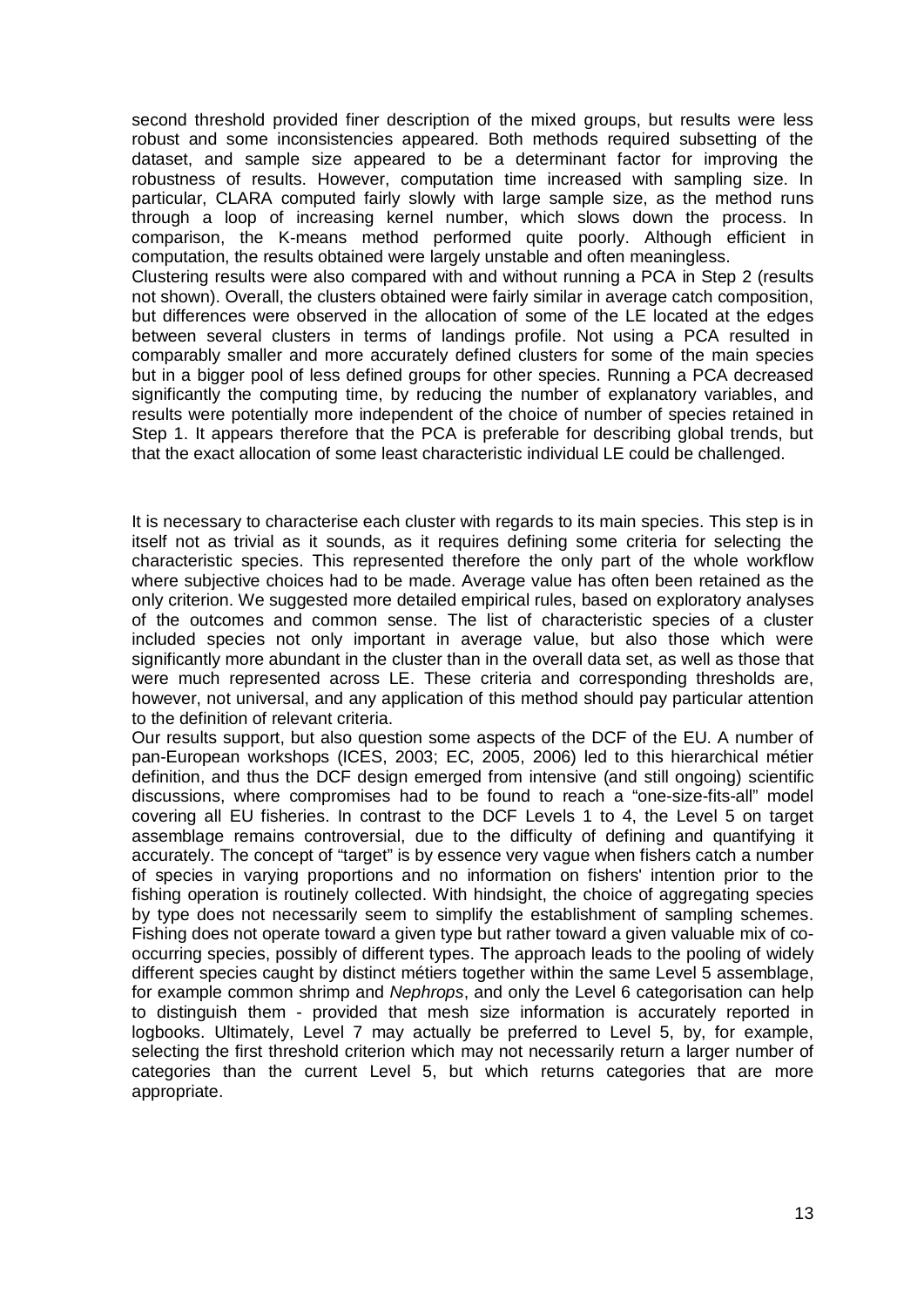# **Conclusion**

We have suggested a robust and operational workflow for planning and monitoring DCF sampling programs at Level 5, instead of empirical ordination rules, and we considered métiers at the regional scale by simultaneously analysing catch declarations from different Member States. We believe that the open source programs that were developed for conducting these analyses are extremely powerful in terms of flexibility, general applicability and computing speed. In spite of a fair level of complexity embedded in the computing functions, these programs remain straightforward enough to operate (see scripts and examples of use on <http://code.google.com/p/vmstools/wiki/MetiersLogbook>), and can be used with any logbook database standardised in the relevant input format. They can also be combined with other similar tools for the analysis of logbook and VMS data (Hintzen et al., in Press). We consider that these tools are directly operational and useful for standardising métier definitions across Europe, and can thus contribute to improved fleet-based and ecosystem-based fisheries management.

## **Acknowledgments**

This work was funded through the Project "Development of tools for logbook and VMS analysis", Studies for carrying out the Common Fisheries Policy No MARE/2008/10 Lot 2. This support is gratefully acknowledged. We also thank our project partners and colleagues from IFREMER, DTU-Aqua, IMARES, CEFAS and MSS for providing the data necessary for carrying out the analyses. Finally, we are very thankful to Stuart Reeves for his final reading and language improvement.

### **References**

Bastardie, F., Nielsen, J. R., Ulrich, C., Egekvist, J. and Degel, H. 2010. Detailed mapping of fishing effort and landings by coupling fishing logbooks with satellite-recorded vessel geo-location. Fisheries Research, 106: 41-53.

Beare, D. J. B., Hintzen, N. T., Piet, G. J., Nielsen, J. R., Manco, F., South, A., Bastardie, F., *et al.* 2011. Development of tools for logbook and VMS data analysis. Studies for carrying out the common fisheries policy. Open call for tenders No MARE/2008/10 Lot 2.

Biseau, A. 1998. Definition of a directed fishing effort in a mixed-species trawl fishery, and its impact on stock assessments. Aquatic Living Resources, 11: 119–136.

Biseau, A., and Gondeaux, E. 1988. Apport des méthodes d'ordination en typologie des flottilles. ICES Journal of Marine Science, 44: 286-296.

Campos, A., Fonseca, P., Fonseca, T., and Parente, J. 2007. Definition of fleet components in the Portuguese bottom trawl fishery. Fisheries Research, 83: 185:191.

Castro, J., Marín, M., Pierce, G.J., and Punzón, A. 2011. Identification of métiers of the Spanish set-longline fleet operating in non-Spanish European waters. Fisheries Research, 102: 184-190.

Castro, J., Punzón, A., Pierce, G.J., Marín, M., and Abad, E. 2010. Identification of métiers of the Northern Spanish coastal bottom pair trawl fleet by using the partitioning method CLARA. Fisheries Research, 102: 184-190.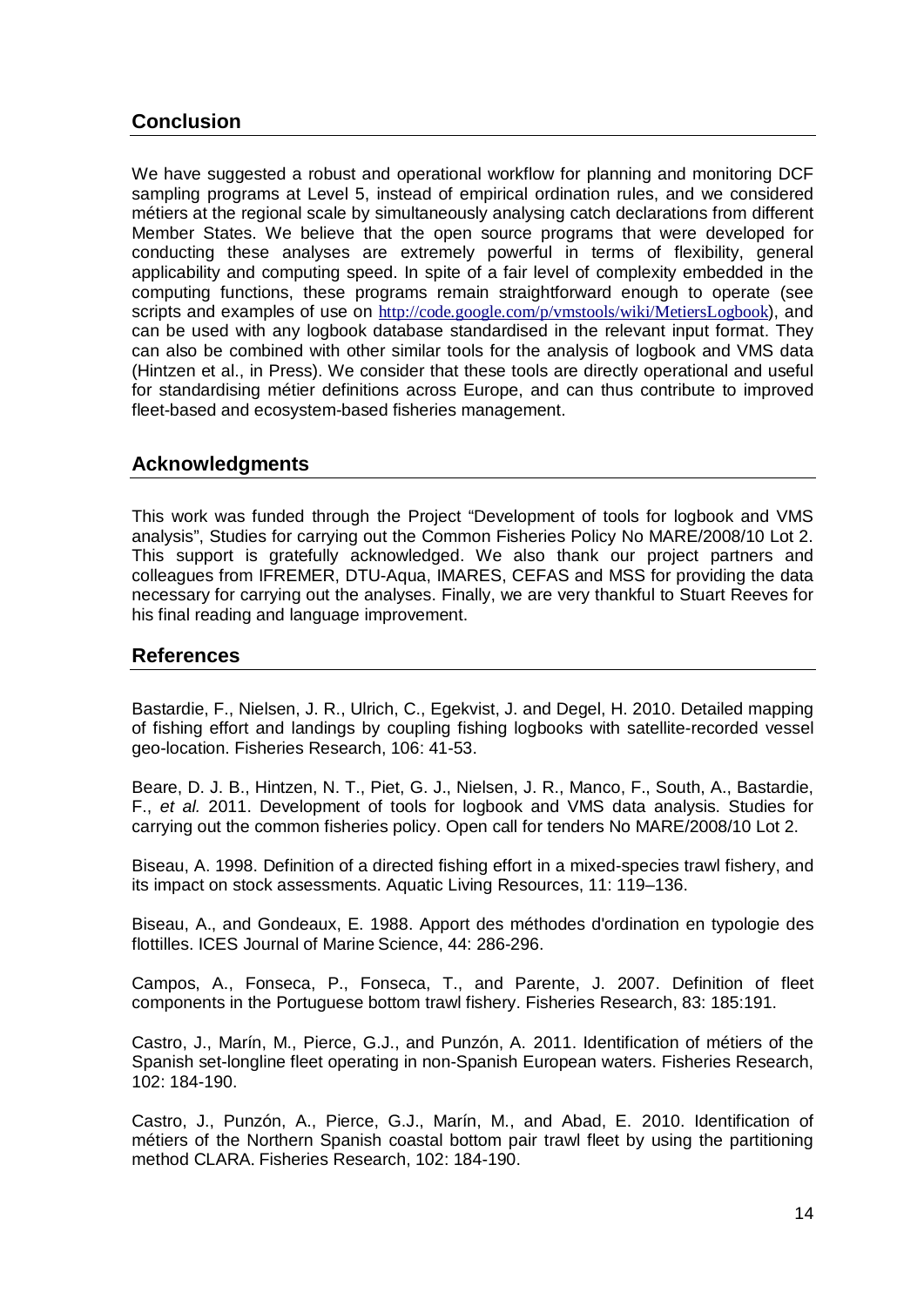Cattell, R. B. 1966. The Scree Test for the Number of Factors. Multivariate Behavioral Research*,* 1: 245-276.

Duarte, R., Azevedo, M., and Afonso-Dias, M. 2009. Segmentation and fishery characteristics of the mixed-species multi-gear Portuguese fleet. ICES Journal of Marine Science, 66: 594–606.

EC. 2005. Commission Staff Working Paper: Report of the Ad Hoc Meeting of Independent Experts on Fleet-Fishery based Sampling, 23–27 May 2005, Nantes, France. 34 pp.

EC. 2006. Commission Staff Working Paper: Report of the Ad Hoc Meeting of Independent Experts on Fleet-Fishery based Sampling, 12–16 June 2006, Nantes, France. 98 pp.

EC. 2008. Commission Decision (2008/949/EC) of 6 November 2008 adopting a multiannual Community programme pursuant to Council Regulation (EC) No 199/2008 establishing a Community framework for the collection, management and use of data in the fisheries sector and support for scientific advice regarding the common fisheries policy Official Journal of the European Union, L 346/37.

EC. 2011. Communication from the Commission to the European Parliament, the Council, the European Economic and Social Committee and the Committee of the Regions. Reform of the Common Fishery Policy. EU COM(2011) 417. 12 pp.

Hartigan, J. A. 1975. Clustering Algorithms. New York: Wiley.

Hartigan, J. A. and Wong, M. A. 1979. A K-means clustering algorithm. Applied Statistics, 28: 100-108.

He, X., Bigelow, K.A. and Boggs, C. H. 1997. Cluster analysis of longline sets and fishing strategies within the Hawaii-based fishery. Fisheries Research 31: 147-158.

Hintzen, N. T., Bastardie, F., Beare, D. J. B, Piet, G., Ulrich, C., Deporte, N., Egekvist, J., and Degel, H. In press. vmstools: open-source software for the processing, analysis and visualization of fisheries logbook and VMS data. . Accepted in Fisheries Research.

Holley, J.-F., and Marchal, P. 2004. Fishing strategy development under changing conditions: examples from the French offshore fleet fishing in the North Atlantic. ICES Journal of Marine Science, 61: 1410-1431.

ICES. 2003. Report of the Study Group on the Development of Fishery-based Forecasts (SGDFF), 18-21 February 2003, Boulogne, France. ICES Document CM 2003/ACFM:08. 37 pp.

ICES. 2010. Report of the Working Group on Mixed Fisheries Advice for the North Sea (WGMIXFISH), 31 August – 3 September 2010, Copenhagen, Denmark. ICES Document CM 2010/ACOM: 35. 93 pp.

Jiménez, M. P., Sobrino, I., and Ramos, F. 2004. Objective methods for defining mixedspecies trawl fisheries in Spanish waters of the Gulf of Cádiz. Fisheries Research, 67: 195-206.

Katsanevakis, S., Maravelias, C. D., and Kell, L. T. 2010. Landings profiles and potential métiers in Greek set longliners. ICES Journal of Marine Science, 67: 646–656.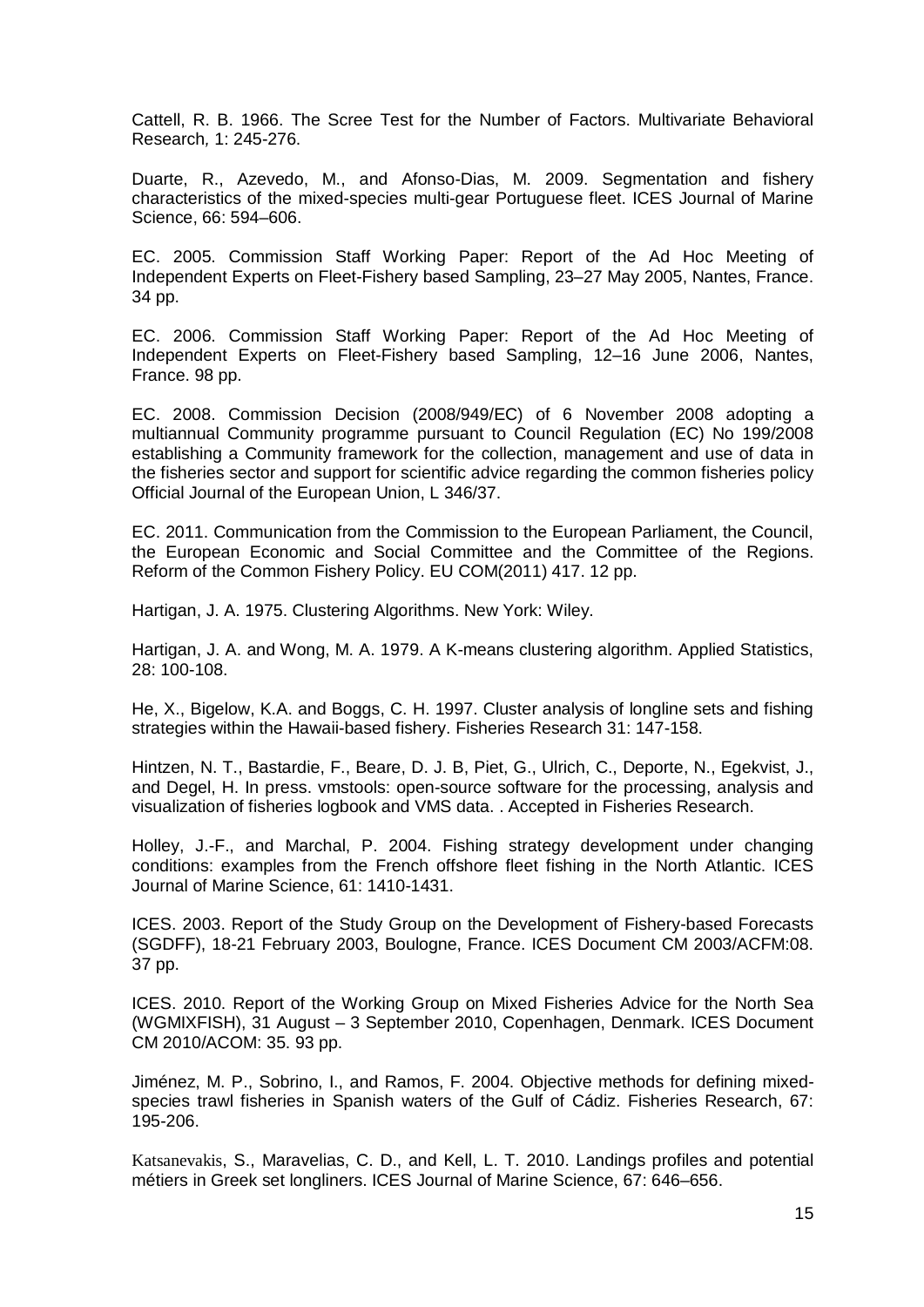Kaufman, L. and Rousseeuw, P. J. 1990. Finding Groups in Data: An introduction to Cluster Analysis. Wiley, New York.

Laurec, A., Biseau, A., and Charuau, A. 1991. Modelling technical interactions. ICES Marine Science Symposia, 193: 225–236.

Lebart, L., Morineau, A., and Piron, M. 1995, Statistique exploratoire multidimensionnelle. Dunod, Paris.

Lewy, P., and Vinther, M. 1994. Identification of Danish North Sea trawl fisheries. ICES Journal of Marine Science, 51: 263-272.

Marchal, P. (Ed). 2006. Technological Developments and tactical adaptations of important EU fleets (TECTAC, n° QLK5-2001-01291). Final report, 651 pp (main report), 369 pp (annexes).

Marchal, P. 2008. A comparative analysis of métiers and catch profiles for some French demersal and pelagic fleets. ICES Journal of Marine Science, 65: 674-686.

Pelletier, D., and Ferraris, J., 2000. A multivariate approach for defining fishing tactics from commercial catch and effort data. Canadian Journal of Fisheries and Aquatic Sciences, 57: 51–65.

Punzón, A., Hernández, C., Abad, E., Castro, J., Pérez, N., and Trujillo, V. 2010. Spanish otter trawl fisheries in the Cantabrian Sea. ICES Journal of Marine Science, 67: 1604– 1616.

R Development Core Team. 2010. R: a language and environment for statistical computing. R Foundation for Statistical Computing, Vienna, Austria. ISBN 3-900051-07-0, [http://www.R-project.org.](http://www.r-project.org/)

Rogers, J. B, and Pikitch, E. K. 1992. Numerical definition of groundfish assemblages caught off the coasts of Oregon and Washington using commercial fishing strategies. Canadian Journal of Fisheries and Aquatic Sciences, 49: 2648–2656.

Silva, L., Gil, J., and Sobrino, I. 2002. Definition of fleet components in the Spanish artisanal fishery of the Gulf of Cádiz (SW Spain ICES division IXa). Fisheries Research 59: 117-128.

Tzanatos, E, Dimitriou, E, Katselis, G, Georgiadis, M, and Koutsikopoulos, C. 2005. Composition, temporal dynamics and regional characteristics of small-scale fisheries in Greece Fisheries Research, 73: 147-158.

Tzanatos, E., Somarakis, S., Tserpes, G., and Koutsikopoulos, C. 2006. Identifying and classifying small-scale fisheries métiers in the Mediterranean: a case study in the Patraikos Gulf, Greece. Fisheries Research, 81: 158-168.

Ulrich, C, and Andersen, B. S. 2004. Dynamics of fisheries, and the flexibility of vessel activity in Denmark between 1989 and 2001. ICES Journal of Marine Science, 61:308- 322.

Ulrich, C., Gascuel, D., Dunn, M., Le Gallic, B. and Dintheer, C. 2001. Estimation of technical interactions due to the competition for resource in a mixed-species fishery, and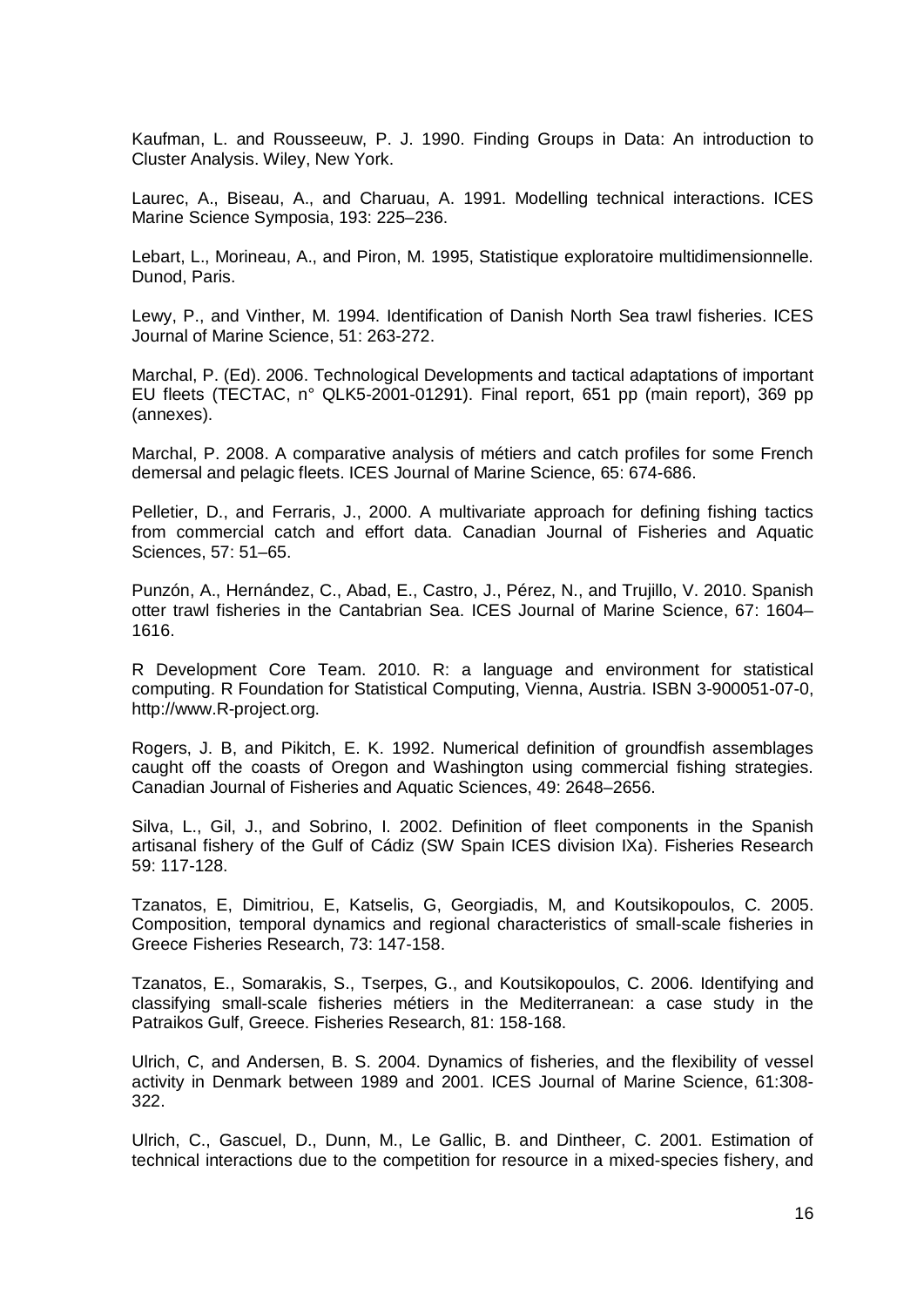the typology of fleets and métiers in the English Channel. Aquatic Living Resources, 14: 267-281.

Ulrich, C., Wilson, D. C., Nielsen, J. R., and Reeves, S. A. 2009. Potentials and challenges in fleet- and métier- based approaches for fisheries management in the CFP. ICES Document CM 2009/R: 06.

Ward, J. H. 1963. Hierarchical grouping to optimize an objective function. Journal of the American Statistical Association, 58: 236-244.

### **Tables**

| FAO CODE   | Scientific name             | English name           | DCF Level 5 |
|------------|-----------------------------|------------------------|-------------|
| <b>BIB</b> | Trisopterus luscus          | <b>Bib</b>             | <b>DEF</b>  |
| <b>BRB</b> | Spondyliosoma cantharus     | <b>Black seabream</b>  | <b>DEF</b>  |
| <b>BSS</b> | Dicentrarchus labrax        | European seabass       | <b>DEF</b>  |
| COD        | Gadus morhua                | Atlantic cod           | <b>DEF</b>  |
| <b>CSH</b> | Crangon crangon             | Common shrimp          | <b>CRU</b>  |
| <b>CTC</b> | Sepia officinalis           | Common cuttlefish      | CEP         |
| GUU        | Chelidonichthys lucerna     | Tub gurnard            | <b>DEF</b>  |
| <b>HAD</b> | Melanogrammus aeglefinus    | Haddock                | <b>DEF</b>  |
| <b>HER</b> | Clupea harengus             | Atlantic herring       | <b>SPF</b>  |
| HKE        | Merluccius merluccius       | European hake          | <b>DEF</b>  |
| LEM        | Microstomus kitt            | Lemon sole             | <b>DEF</b>  |
| MAC        | Scomber scombrus            | Atlantic mackerel      | SPF         |
| <b>MEG</b> | Lepidorhombus whiffiagonis  | Megrim                 | <b>DEF</b>  |
| <b>MON</b> | Lophius piscatorius         | Monkfish               | <b>DEF</b>  |
| <b>MUR</b> | Mullus surmuletus           | Surmullet              | <b>DEF</b>  |
| <b>NEP</b> | Nephrops norvegicus         | Norway lobster         | CRU         |
| <b>NOP</b> | Trisopterus esmarkii        | Norway pout            | <b>DEF</b>  |
| <b>PLE</b> | Pleuronectes platessa       | European plaice        | <b>DEF</b>  |
| <b>POK</b> | Pollachius virens           | Saithe                 | <b>DEF</b>  |
| <b>POL</b> | Pollachius pollachius       | Pollack                | <b>DEF</b>  |
| <b>PRA</b> | Pandalus borealis           | Northern prawn         | <b>CRU</b>  |
| <b>RAJ</b> | Rajidae                     | Rays and skates nei    | <b>DEF</b>  |
| <b>SAN</b> | Ammodytes spp               | Sandeels nei           | <b>DEF</b>  |
| SDV        | Mustelus spp                | Smooth-hounds nei      | <b>DEF</b>  |
| SOL        | Solea solea                 | Common sole            | <b>DEF</b>  |
| <b>SPR</b> | Sprattus sprattus           | European sprat         | <b>SPF</b>  |
| SQU        | Loliginidae, Ommastrephidae | Various squids nei     | <b>CEP</b>  |
| <b>SYC</b> | Scyliorhinus canicula       | Small-spotted catshark | <b>DEF</b>  |
| <b>TUR</b> | Psetta maxima               | Turbot                 | <b>DEF</b>  |
| <b>WHG</b> | Merlangius merlangus        | Whiting                | <b>DEF</b>  |
| <b>WIT</b> | Glyptocephalus cynoglossus  | Witch flounder         | <b>DEF</b>  |

Table 1. Species name, FAO code and corresponding DCF Level 5 for the main species retained in 2008 (DEF= demersal fish, CRU=crustacean, CEP=cephalopod, SPF=small pelagic fish). Only the 31 out of the 58 retained species that are named in the article are displayed.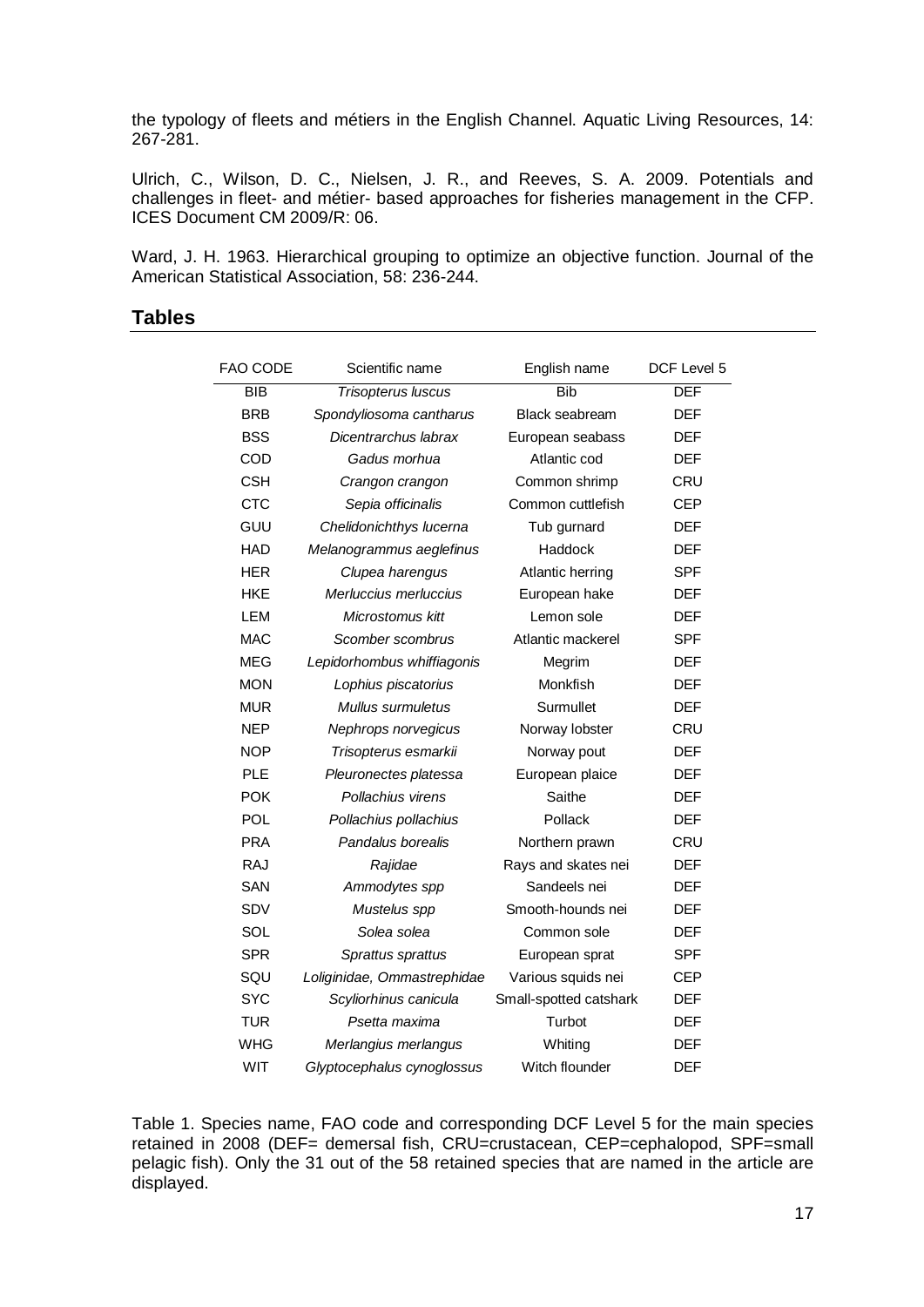|                  |              |                       | Sample size |            |          |          |  |  |
|------------------|--------------|-----------------------|-------------|------------|----------|----------|--|--|
| Criterion        | Method       |                       | 1%          | 5%         | 10%      | 30%      |  |  |
| First threshold  | <b>HAC</b>   | Computing time        | 1.2         | 1.6        | 2.7      | 12.5     |  |  |
|                  |              | Shuffle 1             | 7(18.9)     | 8(20.6)    | 8(21.2)  | 8(20.6)  |  |  |
|                  |              | Shuffle 2             | 7(18.8)     | 8(21.0)    | 7(18.7)  | 8(20.8)  |  |  |
|                  |              | Shuffle 3             | 6(15.4)     | 9(23.1)    | 8(21.4)  | 8(20.6)  |  |  |
|                  | <b>CLARA</b> | Computing time        | 1.22        | 11.74      | 31.62    |          |  |  |
|                  |              | Shuffle 1             | 7(19.2)     | 8(21.5)    | 6(16.7)  |          |  |  |
|                  |              | Shuffle 2             | 7(19.0)     | 7(19.0)    | 6(16.6)  |          |  |  |
|                  |              | Shuffle 3             | 6(16.6)     | 6(16.1)    | 6(16.1)  |          |  |  |
|                  | K-means      | <b>Computing time</b> |             |            | 4.73     |          |  |  |
|                  |              | Shuffle 1             |             | 9(23.9)    |          |          |  |  |
|                  |              | Shuffle 2             |             |            | 12(28.5) |          |  |  |
|                  |              | Shuffle 3             | 10(25.9)    |            |          |          |  |  |
| Second threshold | <b>HAC</b>   | Computing time        | 1.3         | 1.7<br>2.7 |          | 11.9     |  |  |
|                  |              | Shuffle 1             | 10(25.5)    | 9(23.0)    | 10(24)   | 12(283)  |  |  |
|                  |              | Shuffle 2             | 9(22.4)     | 9(23.6)    | 9(23.6)  | 11(27.1) |  |  |
|                  |              | Shuffle 3             | 8(19.5)     | 11(25.6)   | 12(28.0) | 9(23.3)  |  |  |
|                  | <b>CLARA</b> | Computing time        | 1.79        | 35.35      | 194      |          |  |  |
|                  |              | Shuffle 1             | 7(18.6)     | 14(32.5)   | 13(30.2) |          |  |  |
|                  |              | Shuffle 2             | 15(33.7)    | 14(32.5)   | 14(32.6) |          |  |  |
|                  |              | Shuffle 3             | 10(24.4)    | 13(30.2)   | 16(36.1) |          |  |  |
|                  | K-means      | Computing time        |             |            | 4.8      |          |  |  |
|                  |              | Shuffle 1             |             |            | 11(27.2) |          |  |  |
|                  |              | Shuffle 2             |             |            | 14(32.3) |          |  |  |
|                  |              | Shuffle 3             |             |            | 12(29.3) |          |  |  |

Table 2. Performance and outcomes of the three clustering methods for two levels of classification, three shuffled datasets and four sample sizes (HAC and CLARA methods only). Average computing time (minutes), resulting number of clusters and clustering variance ratio (in %).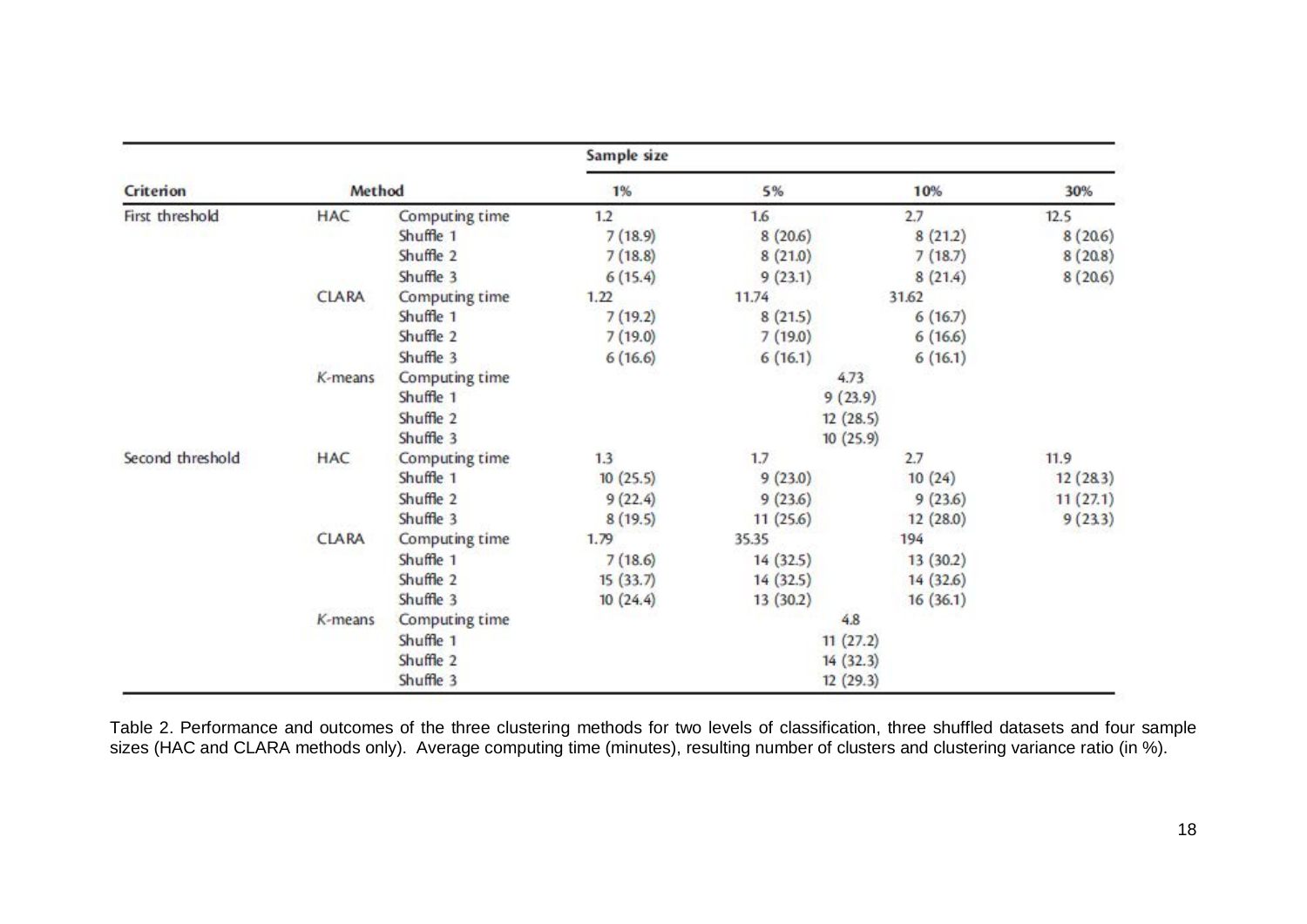| <b>Cluster number</b> |                              |            |                                                            | <b>First threshold</b>                                      | <b>Second threshold</b>                                                    |                                                                           |  |
|-----------------------|------------------------------|------------|------------------------------------------------------------|-------------------------------------------------------------|----------------------------------------------------------------------------|---------------------------------------------------------------------------|--|
|                       | Level 7                      | Level 5    | <b>HAC</b>                                                 | <b>CLARA</b>                                                | <b>HAC</b>                                                                 | <b>CLARA</b>                                                              |  |
| 1                     | <b>OTB</b> Nephrops          | <b>CRU</b> | NEP (85, 100)                                              | NEP (79, 91)                                                | NEP (84, 100)                                                              | NEP (94, 100)                                                             |  |
| 2                     | OTB Nephrops-<br>monkfish    | <b>MCD</b> |                                                            |                                                             |                                                                            | NEP (61, 94)<br>MON (12, 77)                                              |  |
| 14                    | <b>OTB Northern</b><br>prawn | <b>CRU</b> | PRA (50, 59)                                               |                                                             | PRA (88, 100)                                                              | PRA (89, 100)                                                             |  |
| 8                     | OTB shrimp                   | <b>CRU</b> | CSH (100, 100)                                             |                                                             | CSH (100, 100)                                                             | CSH (100, 100)                                                            |  |
| 5                     | OTB cod-<br>haddock          | <b>DEF</b> | COD (21, 79)<br>MON (21, 66)                               | MON (20, 69)<br>COD (19, 77)                                | COD (25, 82)<br>POK (19, 69)                                               | COD (39, 88)<br>HAD (24, 71)                                              |  |
| 9                     | OTB saithe - hake            | <b>DEF</b> | POK (16, 67)<br>HAD (12, 70)                               | POK (13, 65)<br>HAD (11, 69)                                | HAD (14, 67)<br>MON (13, 57)                                               | POK (39, 90)<br>HKE (8, 63)                                               |  |
| 6                     | OTB monkfish-<br>megrim      | <b>DEF</b> |                                                            |                                                             | MON (53, 98)<br>MEG (13, 73)                                               | MON (48, 98)<br>MEG (9, 60)                                               |  |
| 3                     | OTB squid-<br>whiting        | <b>MCF</b> | SQU (22, 69)<br>WHG (13, 66)<br>MUR (9, 62)<br>BSS (8, 52) | SQU (24, 74)<br>WHG (15, 69)<br>MUR (10, 67)<br>BSS (9, 55) | SQU (35, 71)<br>WHG (22, 73)<br>MAC (8, 52)                                | SQU (39, 83)<br>WHG (23, 79)<br>MUR (6, 60)<br>MAC (6, 55)                |  |
| 13                    | OTB sea bass                 | <b>DEF</b> | CTC (7, 47)<br>BIB (2, 60)                                 | CTC (7, 50)<br>BIB (2, 64)<br><b>GUU (2, 60)</b>            | BSS (15, 65)<br>MUR (14, 74)<br>CTC (13, 65)<br>BRB (5, 57)<br>BIB (3, 70) | BSS (24, 78)<br>BRB (10, 75)<br>RAJ (9, 75)<br>SDV (5, 67)<br>SYC (3, 78) |  |
| 7                     | OTB cuttlefish-<br>surmullet | <b>MCF</b> |                                                            |                                                             | <b>GUU (2, 68)</b>                                                         | CTC (31, 86)<br>MUR (27, 90)<br><b>GUU (4, 73)</b>                        |  |
| 4                     | OTB plaice-<br>lemon sole    | <b>DEF</b> | PLE (49, 95)<br>LEM (13, 51)<br><b>TUR (10, 55)</b>        | PLE (53, 96)<br>LEM (14, 52)<br>TUR (9, 51)                 | PLE (49, 95)<br>LEM (13, 51)<br><b>TUR (10, 55)</b>                        | PLE (54, 97)<br>LEM (14, 52)<br>TUR (9, 52)                               |  |
| 11                    | OTB sole                     | <b>DEF</b> | SOL (75, 99)                                               | SOL (66, 94)                                                | SOL (75, 99)                                                               | SOL (68, 95)                                                              |  |
| 10                    | OTB sandeel                  | <b>DEF</b> | SAN (99, 100)                                              | SAN (99, 100)                                               | SAN (99, 100)                                                              | SAN (99, 100)                                                             |  |
| 12                    | OTB Norway<br>pout           | <b>DEF</b> |                                                            |                                                             | NOP (29, 32)<br>HER (17, 58)                                               | NOP (95, 100)                                                             |  |

Results were obtained with the shuffle 2 dataset, using a 10% sample size for CLARA and a 30% sample size for HAC. The horizontal lines indicate how the clusters overlap with each other across the four classifications. Clu the description of Figures 4 and 5.

> Table 3. Identification of the métiers at Level 7 and corresponding Level 5, and comparison of the corresponding clusters obtained with HAC and CLARA at both first and second threshold, indicating for each cluster the list of characteristic species, and for each of these, the mean landings percentage in value and the percentage of logbook events capturing it, respectively. Results obtained with the shuffle 2 dataset, using 10% sample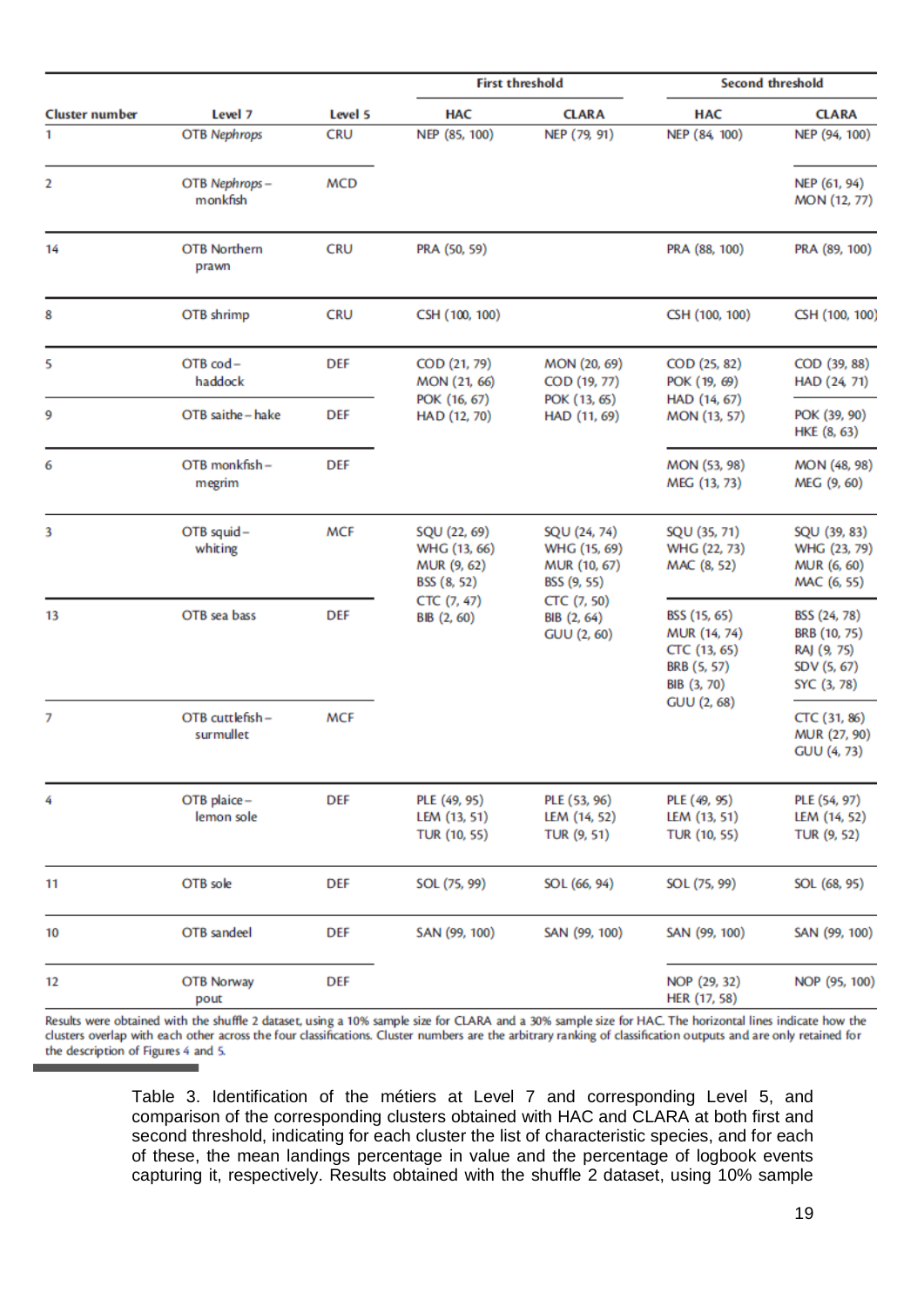size for CLARA and 30% sample size for HAC. The horizontal lines indicate how the clusters overlap with each other across the four classifications. Cluster numbers are the arbitrary ranking of classification's outputs and are only retained for the description of Figures 4 and 5.

|                      | <b>CLARA</b>             |                          |                          |                          |  |  |  |  |  |
|----------------------|--------------------------|--------------------------|--------------------------|--------------------------|--|--|--|--|--|
| Criterion            | <b>CRU</b>               | <b>MCD</b>               | <b>MCF</b>               | <b>DEF</b>               |  |  |  |  |  |
| <b>First species</b> |                          |                          |                          |                          |  |  |  |  |  |
| CEP                  | $\equiv$                 | $\overline{\phantom{a}}$ | 52                       |                          |  |  |  |  |  |
| <b>CRU</b>           | 100                      | 93                       | $\overline{\phantom{a}}$ | 5                        |  |  |  |  |  |
| <b>DEF</b>           | $\equiv$                 | 5                        | 43                       | 93                       |  |  |  |  |  |
| <b>SPF</b>           | $\overline{\phantom{a}}$ | 2                        | 5                        |                          |  |  |  |  |  |
| First group          |                          |                          |                          |                          |  |  |  |  |  |
| CEP                  | $\overline{\phantom{a}}$ | $\equiv$                 | 38                       | $\overline{\phantom{a}}$ |  |  |  |  |  |
| <b>CRU</b>           | 100                      | 82                       | $\overline{\phantom{a}}$ | I.                       |  |  |  |  |  |
| <b>DEF</b>           | $\overline{\phantom{a}}$ | 16                       | 59                       | 97                       |  |  |  |  |  |
| <b>SPF</b>           | $\overline{\phantom{a}}$ | 2                        | 3                        |                          |  |  |  |  |  |

Table 4. Percentage of correspondence between métiers defined by the CLARA algorithm aggregated at Level 5 (in columns) with the métiers defined by the "First Species" and "First Group" ordination methods (in rows).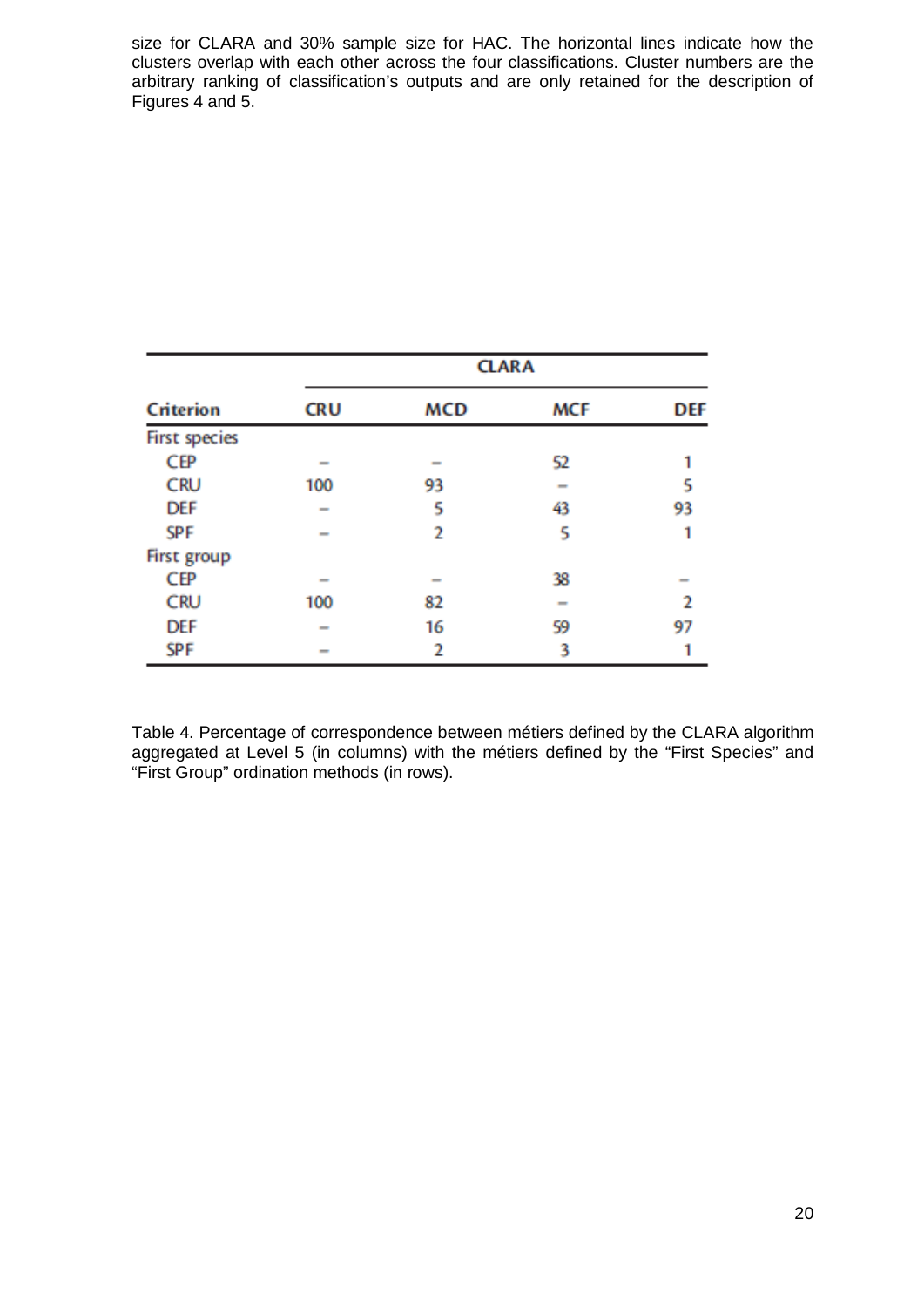| Level 7      | <b>NEP</b> | <b>PRA</b> | <b>CSH</b> | $COD -$<br><b>HAD</b> | $MON -$<br><b>POK</b> | $SQU -$<br><b>WHG</b> | $BSS -$<br><b>BRB</b> | $MUR -$<br><b>CTC</b> | $PLE -$<br>LEM | SOL     | <b>SAN</b> | $SPR -$<br><b>HER</b> | Non<br>alloc. | <b>Total</b> |
|--------------|------------|------------|------------|-----------------------|-----------------------|-----------------------|-----------------------|-----------------------|----------------|---------|------------|-----------------------|---------------|--------------|
| <b>NEP</b>   | 99.8       |            |            |                       |                       |                       |                       |                       |                | 0.1     |            |                       |               | 24865        |
| $NEP - MON$  | 82.3       |            |            | 3.9                   | 9.5                   | 0.3                   | 0.3                   |                       | 0.6            | 0.4     |            | 2.4                   | 0.2           | 14252        |
| <b>PRA</b>   |            | 100        |            |                       |                       |                       |                       |                       |                |         |            |                       |               | 1527         |
| <b>CSH</b>   |            |            | 100        |                       |                       |                       |                       |                       |                |         |            |                       |               | 1513         |
| $COD - HAD$  | 0.2        |            |            | 89.5                  | 5.0                   | 1.0                   | 3.5                   |                       | 0.5            | 0.2     |            |                       | 0.1           | 7040         |
| $POK - HKE$  | 4.1        | 0.3        |            | 11.6                  | 83.5                  |                       |                       |                       | 0.3            | -92     |            |                       |               | 5757         |
| $MON - MEG$  | 2.5        |            |            | 4.2                   | 92.9                  | 0.2                   |                       |                       | 0.2            |         |            |                       |               | 5919         |
| $SQU - WHG$  |            |            |            | 2.3                   |                       | 88.2                  | 3.2                   | 3.4                   |                | 25      |            | 0.2                   |               | 8070         |
| $BSS - BRB$  |            |            |            | 1.4                   | 0.2                   | 3.9                   | 90.4                  | 2.7                   | 0.3            | 1.0     |            |                       |               | 3680         |
| $CTC - MUR$  |            |            |            |                       |                       | 11.5                  | 0.5                   | 86.6                  | 0.3            | 1.0     |            |                       |               | 2903         |
| PLE - LEM    | 1.6        |            |            | 2.7                   |                       | 1.7                   | 0.1                   | 0.2                   | 92.8           | 0.9     |            |                       |               | 8702         |
| SOL          | 1.6        |            |            | 1.6                   |                       | 0.4                   | 0.3                   | 0.2                   | 0.8            | 95.0    |            |                       |               | 9289         |
| SAN          |            |            |            |                       |                       |                       |                       |                       |                |         | 99.5       | 0.5                   |               | 2877         |
| <b>NOP</b>   |            |            |            | 8.2                   | 63                    | 1.9                   |                       |                       |                |         |            | 83.5                  |               | 364          |
| <b>Total</b> | 37 248     | 1548       | 1513       | 8418                  | 12 037                | 7922                  | 3930                  | 2 9 3 5               | 8 3 4 9        | 9 2 6 4 | 2865       | 685                   | 44            | 96758        |

Table 5. Correspondence between the 2008 clusters defined by cluster analysis (in rows) with the 2008 clusters predicted by discriminant analysis applied on the 2007 clusters (in columns), expressed in percentage of number of LE by row, and total number of LE in each class.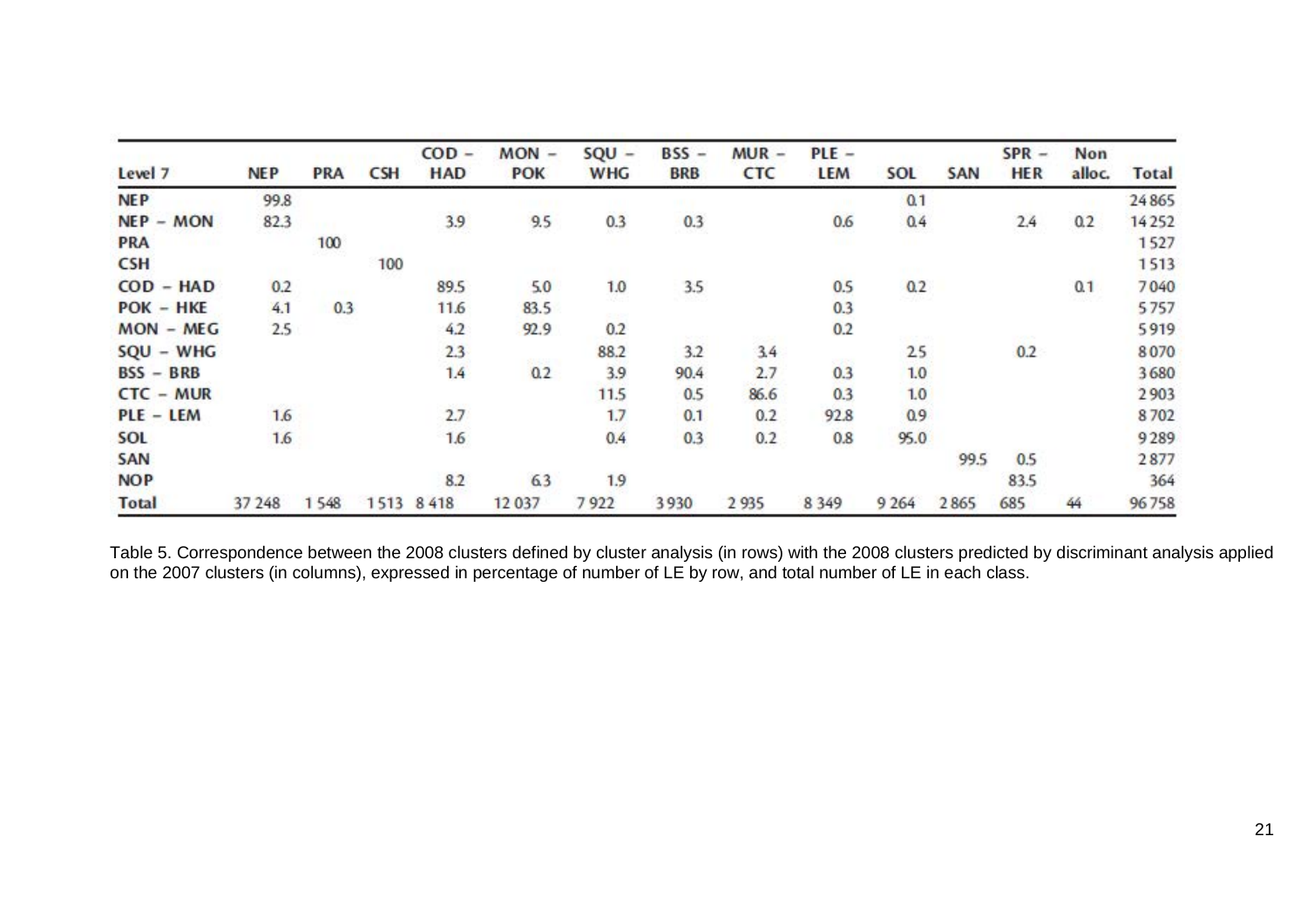

Figure 1. Workflow of the analyses for the definition of métiers using catch profiles and the definition of the allocation rules of a logbook event to a métier. Symbols are explained in the text.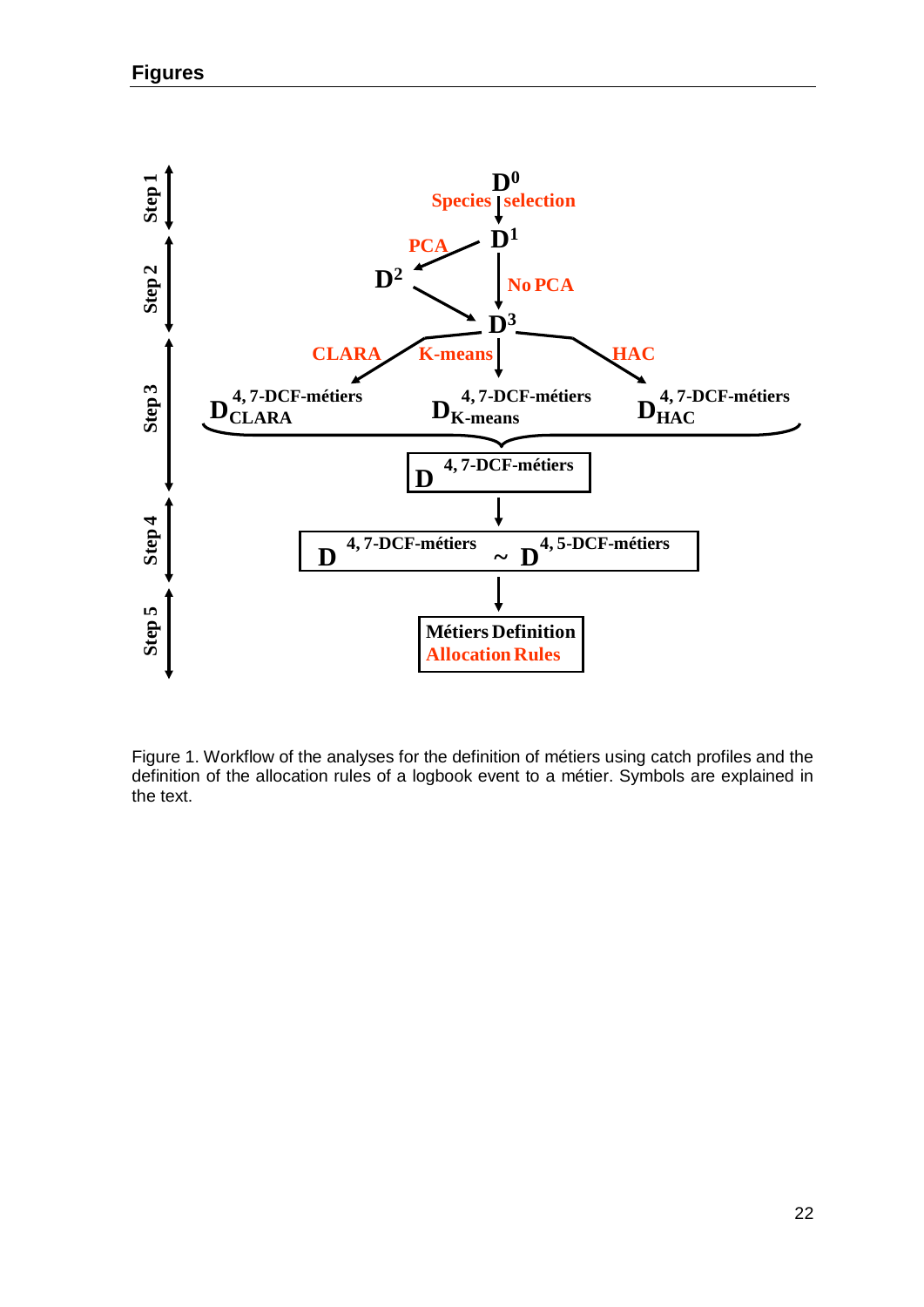

Figure 2. Number of main species selected depending on the method and threshold chosen.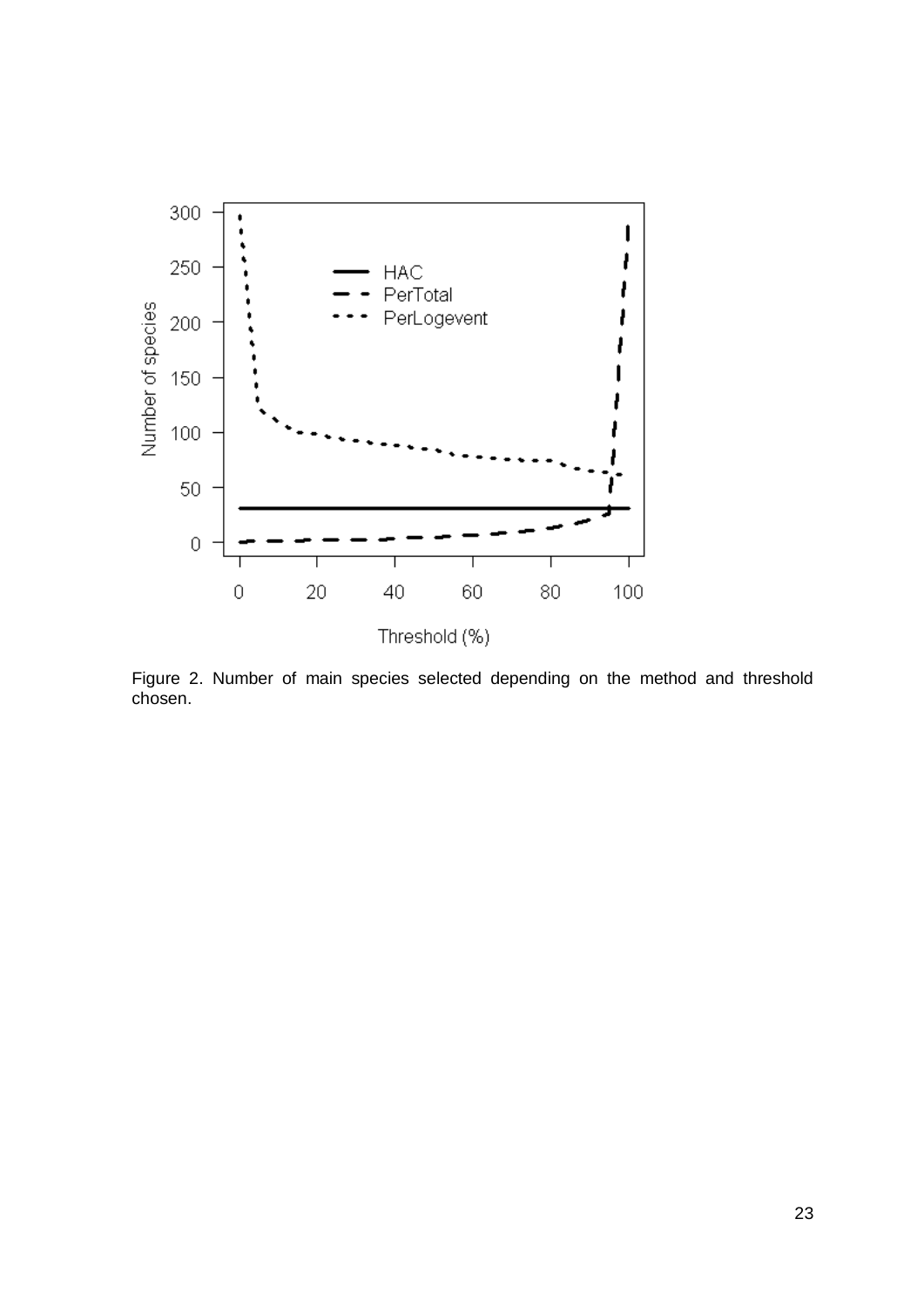

Figure 3. PCA projection of the species on axes 1 and 2 (left) and 2 and 3 (right). Percentage number on axes labels gives the percentage of inertia explained by the axis.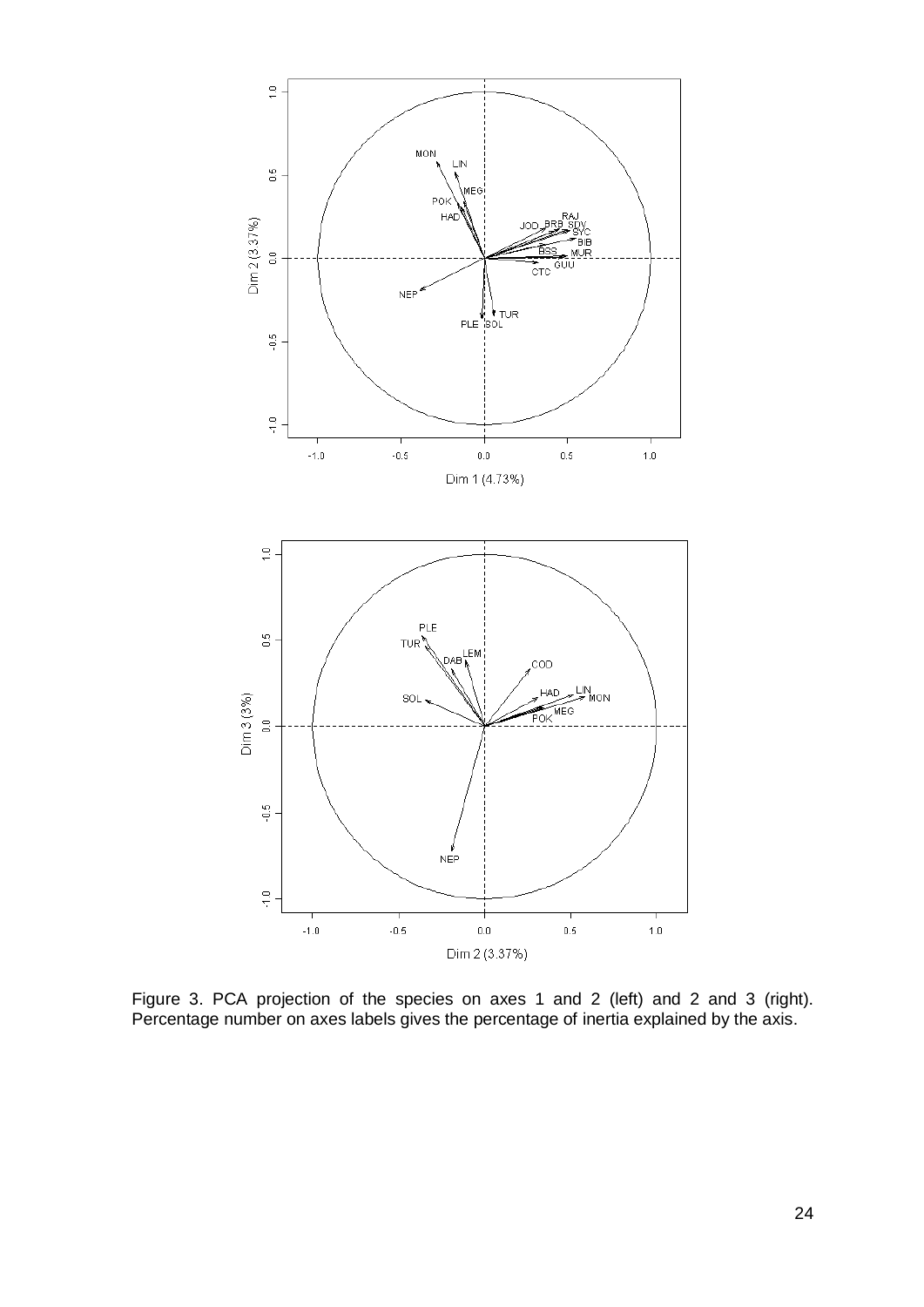

Figure 4. Top: Projection of logbook events in the subspace of the two first axes for the clustering methods HAC and CLARA and at two threshold levels. Each identified cluster is colored. Bottom: Number of logbook events (LE) by Level 7 obtained with HAC and CLARA at both first and second threshold. The horizontal lines indicate how the clusters overlap with each other across the four classifications. Results obtained with the shuffle 2 dataset, using 10% sample size for CLARA and 30% sample size for HAC. In brackets in the legend are the clusters numbers in the order they appear in the output (see also Table 3 and Figure 5). [FIGURE IN COLOR]